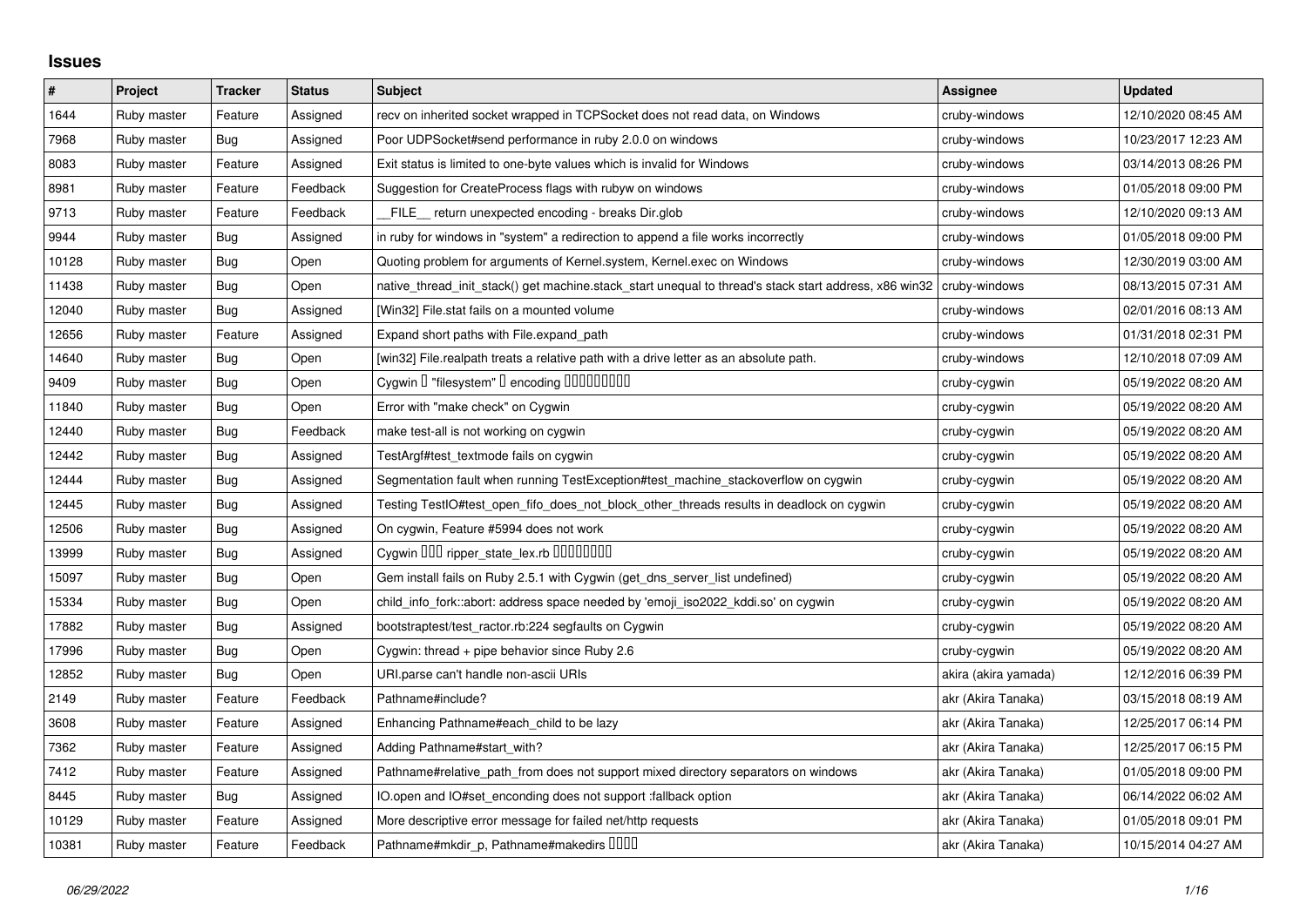| $\vert$ # | Project     | <b>Tracker</b> | <b>Status</b> | <b>Subject</b>                                                                              | <b>Assignee</b>                     | <b>Updated</b>      |
|-----------|-------------|----------------|---------------|---------------------------------------------------------------------------------------------|-------------------------------------|---------------------|
| 10459     | Ruby master | Feature        | Assigned      | [PATCH] rfc3339 method for Time                                                             | akr (Akira Tanaka)                  | 05/21/2015 08:14 AM |
| 10580     | Ruby master | <b>Bug</b>     | Open          | TestProcess#test_deadlock_by_signal_at_forking fails on ARM                                 | akr (Akira Tanaka)                  | 12/30/2019 03:00 AM |
| 10637     | Ruby master | Feature        | Assigned      | Puppet orchestration on vagrant fails with Error: Non-HTTP proxy URI                        | akr (Akira Tanaka)                  | 09/23/2020 10:23 PM |
| 11139     | Ruby master | Feature        | Feedback      | [PATCH] socket: support accept `sock_nonblock: (true false)'                                | akr (Akira Tanaka)                  | 07/02/2015 01:30 AM |
| 11312     | Ruby master | Feature        | Open          | Add Resolv::DNS::Resource::IN::SPF                                                          | akr (Akira Tanaka)                  | 07/01/2015 03:26 AM |
| 11322     | Ruby master | Feature        | Assigned      | OpenUri: RuntimeError: HTTP redirection loop                                                | akr (Akira Tanaka)                  | 11/13/2020 03:52 AM |
| 12497     | Ruby master | Feature        | Assigned      | GMP version of divmod may be slower                                                         | akr (Akira Tanaka)                  | 08/10/2016 03:11 AM |
| 13047     | Ruby master | Feature        | Assigned      | Use String literal instead of `String#+` for multiline pretty-printing of multiline strings | akr (Akira Tanaka)                  | 02/22/2017 07:09 AM |
| 13385     | Ruby master | Feature        | Open          | [PATCH] Make Resolv::DNS::Name validation similar to host and dig commands                  | akr (Akira Tanaka)                  | 06/16/2017 08:04 AM |
| 13513     | Ruby master | Bug            | Assigned      | Resolv::DNS::Message.decode hangs after detecting truncation in UDP messages                | akr (Akira Tanaka)                  | 03/08/2021 11:35 PM |
| 14066     | Ruby master | Feature        | Assigned      | Add CAA DNS RR on Resolv                                                                    | akr (Akira Tanaka)                  | 11/10/2017 06:50 AM |
| 14922     | Ruby master | Feature        | Assigned      | Resolv getaddresses ignores AAAA records for IPv6                                           | akr (Akira Tanaka)                  | 11/13/2020 04:01 AM |
| 16937     | Ruby master | Feature        | Assigned      | Add DNS over HTTP to Resolv                                                                 | akr (Akira Tanaka)                  | 12/10/2020 09:15 AM |
| 16985     | Ruby master | Feature        | Open          | Improve `pp` for `Hash` and `String`                                                        | akr (Akira Tanaka)                  | 06/26/2020 09:51 AM |
| 17154     | Ruby master | Misc           | Open          | Update Pathname Documentation to Clarify Expected Behavior                                  | akr (Akira Tanaka)                  | 09/05/2020 01:18 PM |
| 17173     | Ruby master | Feature        | Open          | open-uri I ciphers IIIIIIII                                                                 | akr (Akira Tanaka)                  | 09/25/2020 09:17 AM |
| 17294     | Ruby master | Feature        | Assigned      | Feature: Allow method chaining with Pathname#mkpath Pathname#rmtree                         | akr (Akira Tanaka)                  | 08/30/2021 06:52 AM |
| 17295     | Ruby master | Feature        | Assigned      | Feature: Create a directory and file with Pathname#touch                                    | akr (Akira Tanaka)                  | 09/28/2021 01:20 AM |
| 17296     | Ruby master | Feature        | Assigned      | Feature: Pathname#chmod use FileUtils.chmod instead of File                                 | akr (Akira Tanaka)                  | 08/30/2021 06:51 AM |
| 17297     | Ruby master | Feature        | Assigned      | Feature: Introduce Pathname.mktmpdir                                                        | akr (Akira Tanaka)                  | 08/30/2021 06:51 AM |
| 17473     | Ruby master | Feature        | Open          | Make Pathname to embedded class of Ruby                                                     | akr (Akira Tanaka)                  | 01/07/2022 09:25 AM |
| 17569     | Ruby master | Misc           | Open          | uri lib maintainership                                                                      | akr (Akira Tanaka)                  | 01/23/2021 10:42 AM |
| 18450     | Ruby master | Feature        | Assigned      | Force break in prettyprint                                                                  | akr (Akira Tanaka)                  | 12/29/2021 02:02 PM |
| 18651     | Ruby master | <b>Bug</b>     | Open          | oob access in CP51932 -> CP50220 transcoder                                                 | akr (Akira Tanaka)                  | 03/23/2022 01:17 PM |
| 18654     | Ruby master | Feature        | Open          | Enhancements to prettyprint                                                                 | akr (Akira Tanaka)                  | 05/12/2022 01:44 PM |
| 13604     | Ruby master | Feature        | Assigned      | Exposing alternative interface of readline                                                  | aycabta (aycabta.)                  | 01/20/2020 05:34 AM |
| 14917     | Ruby master | Misc           | Assigned      | Add RDoc documents to tar ball                                                              | aycabta (aycabta .)                 | 07/21/2018 09:29 AM |
| 15371     | Ruby master | Feature        | Assigned      | IRB with ARGV                                                                               | aycabta (aycabta .)                 | 02/14/2020 11:35 AM |
| 18459     | Ruby master | Feature        | Assigned      | IRB autocomplete dropdown colour options                                                    | aycabta (aycabta .)                 | 01/05/2022 02:15 AM |
| 9507      | Ruby master | Bug            | Open          | Ruby 2.1.0 is broken on ARMv5: tried to create Proc object without a block                  | charliesome (Charlie<br>Somerville) | 01/05/2018 09:00 PM |
| 10065     | Ruby master | Feature        | Feedback      | Make `gem env` command output valid YAML                                                    | drbrain (Eric Hodel)                | 07/20/2014 10:54 PM |
| 6351      | Ruby master | Bug            | Assigned      | transcode table generator does not support multi characters of Unicode                      | duerst (Martin Dürst)               | 12/25/2017 06:15 PM |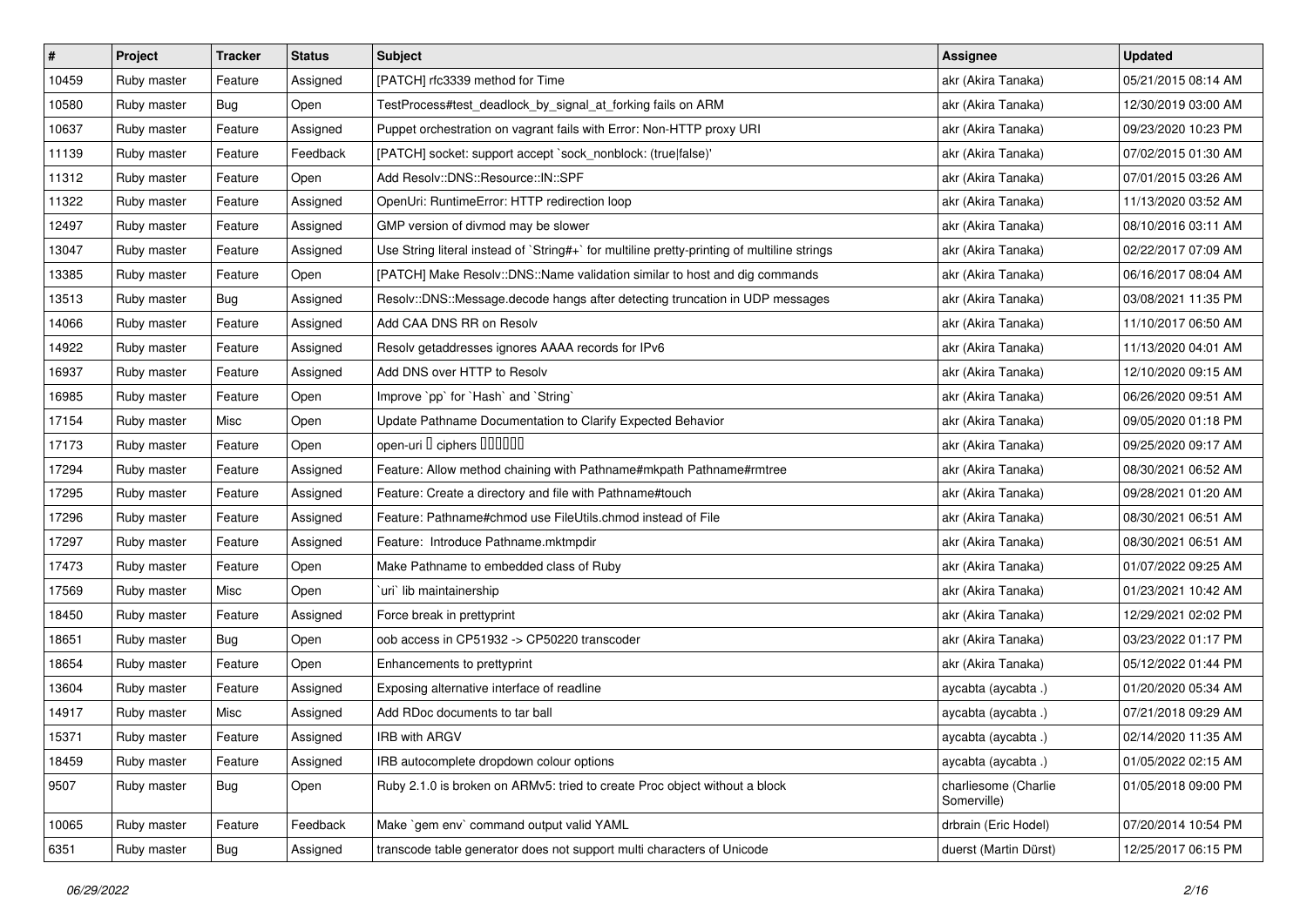| $\vert$ # | Project     | <b>Tracker</b> | <b>Status</b> | <b>Subject</b>                                                                                              | <b>Assignee</b>                   | <b>Updated</b>      |
|-----------|-------------|----------------|---------------|-------------------------------------------------------------------------------------------------------------|-----------------------------------|---------------------|
| 7742      | Ruby master | <b>Bug</b>     | Open          | System encoding (Windows-1258) is not recognized by Ruby to convert back to UTF-8                           | duerst (Martin Dürst)             | 12/25/2017 06:15 PM |
| 13671     | Ruby master | Bug            | Assigned      | Regexp with lookbehind and case-insensitivity raises RegexpError only on strings with certain<br>characters | duerst (Martin Dürst)             | 11/30/2021 04:42 AM |
| 16842     | Ruby master | Bug            | Assigned      | inspect` prints the UTF-8 character U+0085 (NEXT LINE) verbatim even though it is not printable             | duerst (Martin Dürst)             | 02/26/2021 05:43 AM |
| 17400     | Ruby master | Bug            | Open          | Incorrect character downcase for Greek Sigma                                                                | duerst (Martin Dürst)             | 12/17/2020 06:56 AM |
| 18337     | Ruby master | Bug            | Assigned      | Ruby allows zero-width characters in identifiers                                                            | duerst (Martin Dürst)             | 11/24/2021 09:13 AM |
| 18601     | Ruby master | Bug            | Open          | Invalid byte sequences in Big5 encodings                                                                    | duerst (Martin Dürst)             | 02/23/2022 07:59 AM |
| 18639     | Ruby master | Feature        | Open          | Update Unicode data to Unicode Version 15.0.0                                                               | duerst (Martin Dürst)             | 03/22/2022 07:38 PM |
| 2631      | Ruby master | Feature        | Assigned      | Allow IO#reopen to take a block                                                                             | Glass_saga (Masaki<br>Matsushita) | 05/24/2018 01:22 PM |
| 7148      | Ruby master | Feature        | Assigned      | Improved Tempfile w/o DelegateClass                                                                         | Glass_saga (Masaki<br>Matsushita) | 03/27/2019 09:51 AM |
| 13696     | Ruby master | Feature        | Open          | Add exchange and noreplace options to File.rename                                                           | Glass_saga (Masaki<br>Matsushita) | 12/01/2017 04:34 PM |
| 15628     | Ruby master | Feature        | Assigned      | init_inetsock_internal should fallback to IPv4 if IPv6 is unreachable                                       | Glass_saga (Masaki<br>Matsushita) | 09/25/2020 05:42 AM |
| 16476     | Ruby master | Feature        | Open          | Socket.getaddrinfo cannot be interrupted by Timeout.timeout                                                 | Glass_saga (Masaki<br>Matsushita) | 06/16/2022 01:08 AM |
| 17525     | Ruby master | Feature        | Open          | Implement Happy Eyeballs Version 2 (RFC8305) in Socket.tcp                                                  | Glass_saga (Masaki<br>Matsushita) | 06/16/2022 01:08 AM |
| 15408     | Ruby master | Feature        | Open          | Deprecate object_id and _id2ref                                                                             | headius (Charles Nutter)          | 03/19/2019 04:02 PM |
| 5617      | Ruby master | Feature        | Assigned      | Allow install RubyGems into dediceted directory                                                             | hsbt (Hiroshi SHIBATA)            | 05/16/2018 09:15 AM |
| 6590      | Ruby master | Feature        | Assigned      | Dealing with bigdecimal, etc gems in JRuby                                                                  | hsbt (Hiroshi SHIBATA)            | 05/15/2019 08:33 PM |
| 9366      | Ruby master | Bug            | Assigned      | "make -j32 check TESTS=-j32" occasionally fails on rubygems/specification                                   | hsbt (Hiroshi SHIBATA)            | 07/26/2018 02:13 AM |
| 10213     | Ruby master | <b>Bug</b>     | Feedback      | bundled gems ignored by make install                                                                        | hsbt (Hiroshi SHIBATA)            | 06/10/2022 09:55 AM |
| 10919     | Ruby master | <b>Bug</b>     | Assigned      | [gem install] installs multipe platforms                                                                    | hsbt (Hiroshi SHIBATA)            | 07/30/2019 07:44 AM |
| 12639     | Ruby master | Feature        | Assigned      | Speed up require in RubyGems by 5x                                                                          | hsbt (Hiroshi SHIBATA)            | 07/26/2018 02:12 AM |
| 13508     | Ruby master | Feature        | Assigned      | How remove/refactor code related mathn library.                                                             | hsbt (Hiroshi SHIBATA)            | 12/25/2017 06:15 PM |
| 13534     | Ruby master | Feature        | Assigned      | Checking installation results of default gems                                                               | hsbt (Hiroshi SHIBATA)            | 07/26/2018 02:16 AM |
| 14679     | Ruby master | <b>Bug</b>     | Assigned      | StdLib gems should properly specify their dependencies                                                      | hsbt (Hiroshi SHIBATA)            | 04/11/2018 01:14 PM |
| 14737     | Ruby master | Feature        | Assigned      | Split default gems into separate directory structure                                                        | hsbt (Hiroshi SHIBATA)            | 09/02/2020 06:00 PM |
| 15486     | Ruby master | Misc           | Feedback      | Default gems README.md                                                                                      | hsbt (Hiroshi SHIBATA)            | 03/11/2019 12:19 PM |
| 15487     | Ruby master | Misc           | Assigned      | Clarify default gems maintanance policy                                                                     | hsbt (Hiroshi SHIBATA)            | 12/30/2018 08:42 PM |
| 15550     | Ruby master | Bug            | Assigned      | Windows - gem bin files - can't run from bash shell                                                         | hsbt (Hiroshi SHIBATA)            | 03/20/2019 01:05 AM |
| 16012     | Ruby master | Feature        | Assigned      | Add a (small) test-install suite?                                                                           | hsbt (Hiroshi SHIBATA)            | 07/30/2019 08:13 AM |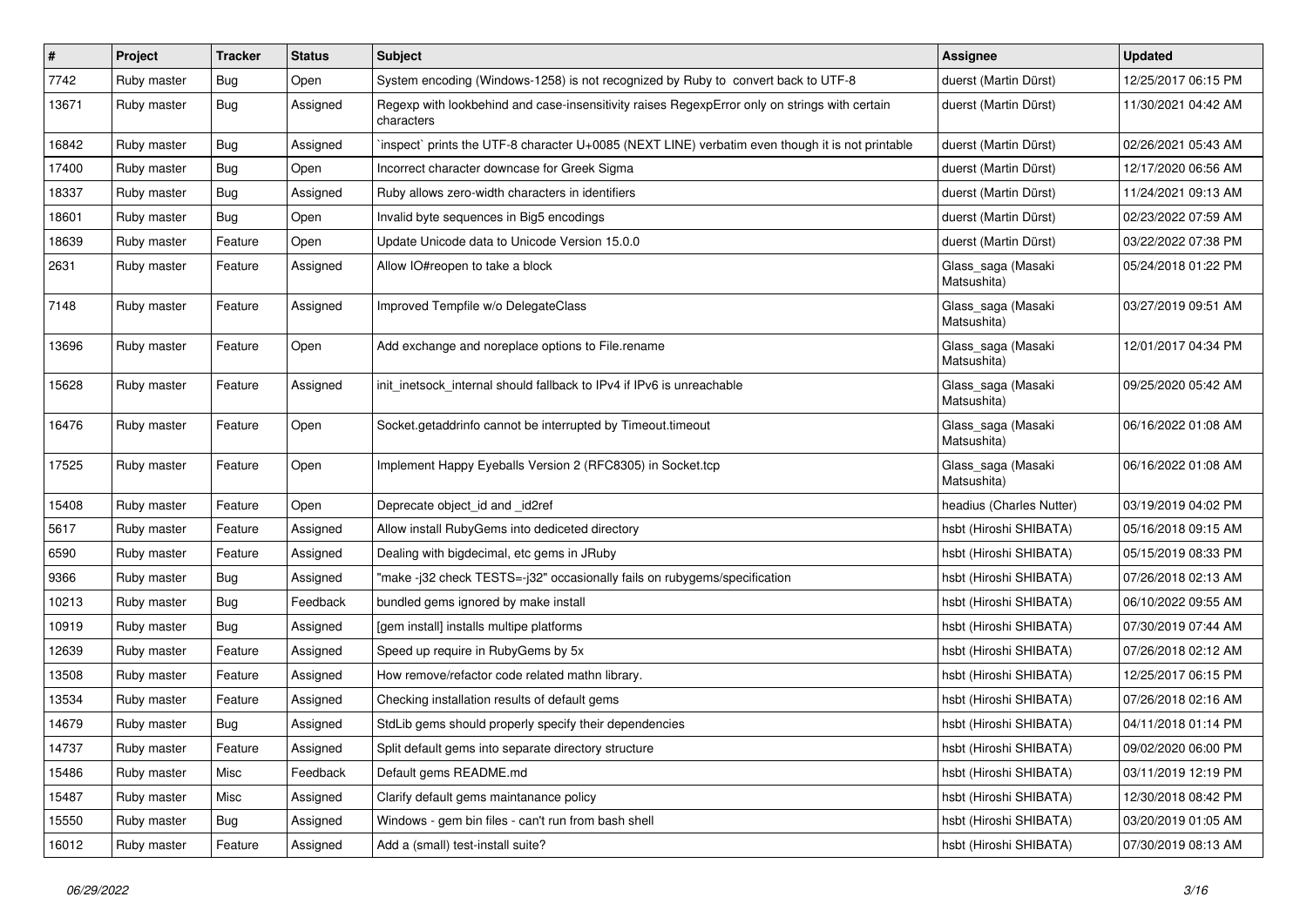| #     | Project     | <b>Tracker</b> | <b>Status</b> | <b>Subject</b>                                                                                                                                                      | <b>Assignee</b>             | <b>Updated</b>      |
|-------|-------------|----------------|---------------|---------------------------------------------------------------------------------------------------------------------------------------------------------------------|-----------------------------|---------------------|
| 16013 | Ruby master | Misc           | Feedback      | Bundler                                                                                                                                                             | hsbt (Hiroshi SHIBATA)      | 10/17/2019 05:20 PM |
| 16951 | Ruby master | Bug            | Assigned      | Consistently referer dependencies                                                                                                                                   | hsbt (Hiroshi SHIBATA)      | 06/17/2021 06:15 AM |
| 16963 | Ruby master | Feature        | Assigned      | Remove English.rb from Ruby 2.8/3.0                                                                                                                                 | hsbt (Hiroshi SHIBATA)      | 06/19/2020 09:48 AM |
| 18068 | Ruby master | Misc           | Open          | Silence LoadError only if it is for rubygems itself                                                                                                                 | hsbt (Hiroshi SHIBATA)      | 08/08/2021 02:21 PM |
| 18169 | Ruby master | <b>Bug</b>     | Assigned      | Local copies of gemified libraries are being released out of sync with their gems                                                                                   | hsbt (Hiroshi SHIBATA)      | 02/25/2022 05:40 PM |
| 18355 | Ruby master | <b>Bug</b>     | Assigned      | require("pathname") within rack application chnages behaviors of Pathname methods, such as<br>absolute?(), when there are two versions of 'pathname' gem installed. | hsbt (Hiroshi SHIBATA)      | 11/30/2021 08:01 AM |
| 18381 | Ruby master | Bug            | Assigned      | Default vs Bundled gems                                                                                                                                             | hsbt (Hiroshi SHIBATA)      | 12/15/2021 11:09 AM |
| 18567 | Ruby master | Bug            | Open          | Depending on default gems in stdlib gems when not needed considered harmful                                                                                         | hsbt (Hiroshi SHIBATA)      | 04/21/2022 04:45 PM |
| 18571 | Ruby master | Feature        | Assigned      | Removed the bundled sources from release package after Ruby 3.2                                                                                                     | hsbt (Hiroshi SHIBATA)      | 03/28/2022 06:23 AM |
| 18614 | Ruby master | Bug            | Open          | Error (busy loop) in<br>TestGemCommandsSetupCommand#test_destdir_flag_does_not_try_to_write_to_the_default_gem_<br>home                                             | hsbt (Hiroshi SHIBATA)      | 03/17/2022 01:03 AM |
| 18666 | Ruby master | Bug            | Open          | No rule to make target 'yaml/yaml.h', needed by 'api.o'                                                                                                             | hsbt (Hiroshi SHIBATA)      | 03/29/2022 11:17 AM |
| 18790 | Ruby master | Bug            | Assigned      | cannot load such file -- digest (LoadError)                                                                                                                         | hsbt (Hiroshi SHIBATA)      | 06/06/2022 12:41 AM |
| 595   | Ruby master | Bug            | Assigned      | Fiber ignores ensure clause                                                                                                                                         | ioquatix (Samuel Williams)  | 12/29/2019 10:37 AM |
| 13383 | Ruby master | Feature        | Open          | [PATCH] Module#source location                                                                                                                                      | ioquatix (Samuel Williams)  | 01/09/2020 05:16 AM |
| 17664 | Ruby master | Bug            | Assigned      | Behavior of sockets changed in Ruby 3.0 to non-blocking                                                                                                             | ioquatix (Samuel Williams)  | 07/12/2021 10:28 AM |
| 18036 | Ruby master | <b>Bug</b>     | Open          | Pthread fibers become invalid on fork - different from normal fibers.                                                                                               | ioquatix (Samuel Williams)  | 08/19/2021 07:05 AM |
| 18227 | Ruby master | Feature        | Open          | Static class initialization.                                                                                                                                        | ioquatix (Samuel Williams)  | 09/29/2021 09:21 PM |
| 18810 | Ruby master | <b>Bug</b>     | Open          | Make `Kernel#p` interruptable.                                                                                                                                      | ioquatix (Samuel Williams)  | 05/30/2022 12:44 AM |
| 18818 | Ruby master | <b>Bug</b>     | Open          | SEGV (Fiber scheduler?)                                                                                                                                             | ioquatix (Samuel Williams)  | 06/06/2022 06:31 PM |
| 16492 | Ruby master | Bug            | Open          | TestBugReporter#test bug reporter add test failures                                                                                                                 | jaruga (Jun Aruga)          | 08/24/2021 01:12 PM |
| 17720 | Ruby master | Misc           | Assigned      | Cirrus CI to check non-x86_64 architecture cases by own machines                                                                                                    | jaruga (Jun Aruga)          | 09/26/2021 10:24 AM |
| 18002 | Ruby master | <b>Bug</b>     | Open          | s390x: Tests failing without LC_ALL env                                                                                                                             | jaruga (Jun Aruga)          | 07/12/2021 04:30 PM |
| 16188 | Ruby master | Misc           | Open          | What are the performance implications of the new keyword arguments in 2.7 and 3.0?                                                                                  | jeremyevans0 (Jeremy Evans) | 11/27/2019 04:45 PM |
| 15425 | Ruby master | Feature        | Feedback      | Store MJIT header into Ruby versioned directory.                                                                                                                    | k0kubun (Takashi Kokubun)   | 10/07/2021 11:03 PM |
| 16694 | Ruby master | <b>Bug</b>     | Assigned      | JIT vs hardened GCC with PCH                                                                                                                                        | k0kubun (Takashi Kokubun)   | 02/02/2021 07:38 AM |
| 17008 | Ruby master | Bug            | Feedback      | JIT enabled on Windows can cause constant conhost pop-ups                                                                                                           | k0kubun (Takashi Kokubun)   | 07/03/2020 08:29 PM |
| 17995 | Ruby master | <b>Bug</b>     | Open          | Slow down when mjit and Ractor are being used at same time                                                                                                          | k0kubun (Takashi Kokubun)   | 06/11/2022 04:02 AM |
| 18058 | Ruby master | Bug            | Open          | 3.1.0-dev with MJIT enabled Zlib::BufError during `gem install`                                                                                                     | k0kubun (Takashi Kokubun)   | 08/02/2021 08:31 PM |
| 18142 | Ruby master | <b>Bug</b>     | Assigned      | Segmentation fault with Ruby 3.0.2                                                                                                                                  | k0kubun (Takashi Kokubun)   | 09/02/2021 07:43 AM |
| 18277 | Ruby master | <b>Bug</b>     | Open          | buffer error (Zlib::BufError) in Zlib::Deflate#deflate when using MJIT                                                                                              | k0kubun (Takashi Kokubun)   | 01/05/2022 03:04 PM |
| 18808 | Ruby master | Bug            | Assigned      | Cannot compile ruby 3.1.2 on powerpc64le-linux without disabling the jit features                                                                                   | k0kubun (Takashi Kokubun)   | 06/20/2022 10:40 AM |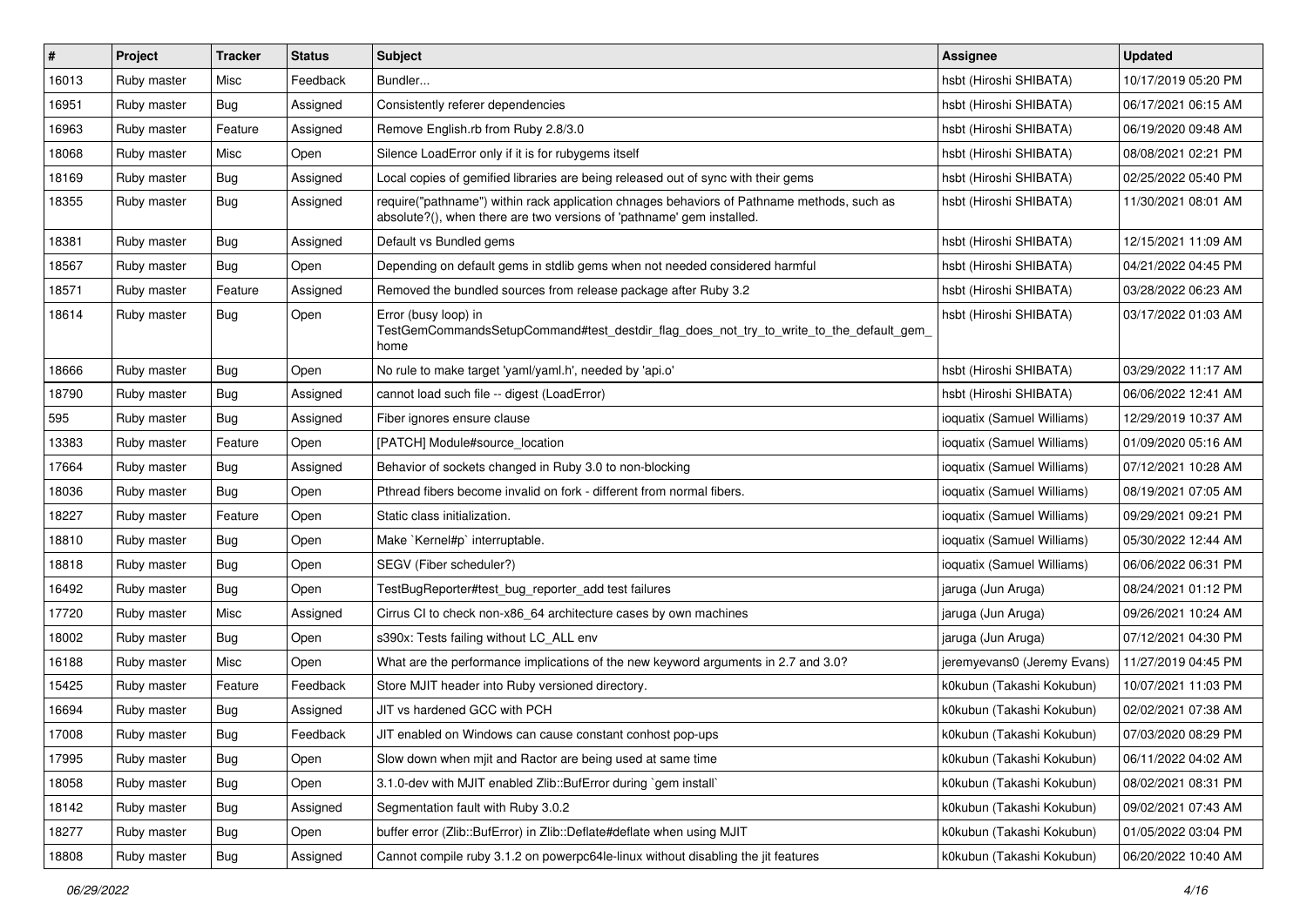| $\pmb{\#}$ | Project     | <b>Tracker</b> | <b>Status</b> | <b>Subject</b>                                                             | <b>Assignee</b>            | <b>Updated</b>      |
|------------|-------------|----------------|---------------|----------------------------------------------------------------------------|----------------------------|---------------------|
| 16185      | Ruby master | <b>Bug</b>     | Open          | basictest failure on AIX 6.1 for 64bit build                               | kanemoto (Yutaka Kanemoto) | 10/15/2019 12:05 AM |
| 18811      | Ruby master | <b>Bug</b>     | Feedback      | PTY I/O not working on AIX 7.x                                             | kanemoto (Yutaka Kanemoto) | 06/07/2022 07:18 AM |
| 18761      | Ruby master | Misc           | Open          | provide an example wasm project                                            | katei (Yuta Saito)         | 05/23/2022 11:01 AM |
| 3953       | Ruby master | Feature        | Assigned      | TCPSocket / UDPSocket do not accept IPAddr objects.                        | knu (Akinori MUSHA)        | 12/25/2017 06:14 PM |
| 8047       | Ruby master | Feature        | Assigned      | IPAddr makes host address with netmask                                     | knu (Akinori MUSHA)        | 01/05/2018 09:00 PM |
| 8833       | Ruby master | Feature        | Feedback      | [PATCH] IPAddr#pred                                                        | knu (Akinori MUSHA)        | 10/21/2017 05:15 PM |
| 11527      | Ruby master | Feature        | Assigned      | IPAddr#mask_addr isn't a method                                            | knu (Akinori MUSHA)        | 11/07/2018 04:12 PM |
| 11531      | Ruby master | Bug            | Assigned      | IPAddr#== implements wrong logic                                           | knu (Akinori MUSHA)        | 12/29/2019 12:50 PM |
| 11710      | Ruby master | Feature        | Open          | [PATCH] Replace Set#merge with Set#merge! and make Set#merge non-mutating. | knu (Akinori MUSHA)        | 11/18/2015 07:28 PM |
| 13000      | Ruby master | Feature        | Feedback      | Implement Set#include? with Hash#include?                                  | knu (Akinori MUSHA)        | 09/11/2020 08:18 PM |
| 13610      | Ruby master | Feature        | Assigned      | IPAddr doesn't provide helpful methods to get the subnet or IP address     | knu (Akinori MUSHA)        | 10/20/2017 01:13 AM |
| 14105      | Ruby master | Feature        | Feedback      | Introduce xor as alias for Set#^                                           | knu (Akinori MUSHA)        | 06/27/2018 10:56 AM |
| 15240      | Ruby master | Feature        | Open          | Set operations check for is_a?(Set), rather than allowing duck typing      | knu (Akinori MUSHA)        | 08/27/2019 08:12 PM |
| 15281      | Ruby master | Feature        | Assigned      | Speed up Set#intersect with size check.                                    | knu (Akinori MUSHA)        | 08/11/2020 02:43 AM |
| 16989      | Ruby master | Feature        | Open          | Sets: need $\Psi$                                                          | knu (Akinori MUSHA)        | 02/18/2022 02:57 AM |
| 17210      | Ruby master | Feature        | Open          | More readable and useful `Set#inspect`                                     | knu (Akinori MUSHA)        | 05/19/2021 10:12 PM |
| 18613      | Ruby master | <b>Bug</b>     | Feedback      | Voluntary wanted: Some signal-related tests fail on FreeBSD 13             | knu (Akinori MUSHA)        | 05/30/2022 01:43 AM |
| 2294       | Ruby master | Feature        | Assigned      | [PATCH] ruby_bind_stack() to embed Ruby in coroutine                       | ko1 (Koichi Sasada)        | 01/05/2018 09:00 PM |
| 3731       | Ruby master | Feature        | Assigned      | Easier Embedding API for Ruby                                              | ko1 (Koichi Sasada)        | 12/25/2017 06:14 PM |
| 4040       | Ruby master | Bug            | Assigned      | SystemStackError with Hash[*a] for Large _a_                               | ko1 (Koichi Sasada)        | 12/25/2017 06:14 PM |
| 6602       | Ruby master | Feature        | Feedback      | Tail call optimization: enable by default?                                 | ko1 (Koichi Sasada)        | 06/13/2020 01:31 AM |
| 6694       | Ruby master | Feature        | Assigned      | Thread.new without block.                                                  | ko1 (Koichi Sasada)        | 12/25/2017 06:15 PM |
| 6695       | Ruby master | Feature        | Assigned      | Configuration for Thread/Fiber creation                                    | ko1 (Koichi Sasada)        | 12/25/2017 06:15 PM |
| 7976       | Ruby master | <b>Bug</b>     | Assigned      | TracePoint call is at call point, not call site                            | ko1 (Koichi Sasada)        | 01/05/2018 09:00 PM |
| 8263       | Ruby master | Feature        | Assigned      | Support discovering yield state of individual Fibers                       | ko1 (Koichi Sasada)        | 12/23/2021 11:40 PM |
| 8444       | Ruby master | Bug            | Open          | Regexp vars \$~ and friends are not thread local                           | ko1 (Koichi Sasada)        | 07/30/2019 07:38 AM |
| 8576       | Ruby master | Feature        | Assigned      | Add optimized method type for constant value methods                       | ko1 (Koichi Sasada)        | 12/25/2017 06:15 PM |
| 8725       | Ruby master | Feature        | Feedback      | Possibility to get a signal handler without changing it                    | ko1 (Koichi Sasada)        | 12/25/2017 06:15 PM |
| 8960       | Ruby master | Feature        | Assigned      | Add Exception#backtrace locations                                          | ko1 (Koichi Sasada)        | 11/25/2016 02:15 PM |
| 9755       | Ruby master | Feature        | Assigned      | Thread::Backtrace::Location#defined_class                                  | ko1 (Koichi Sasada)        | 04/18/2014 09:22 AM |
| 10009      | Ruby master | Bug            | Open          | IO operation is 10x slower in multi-thread environment                     | ko1 (Koichi Sasada)        | 05/21/2015 07:19 AM |
| 10238      | Ruby master | Feature        | Open          | todo: remove dependency on malloc usable size                              | ko1 (Koichi Sasada)        | 12/10/2020 09:20 AM |
| 10423      | Ruby master | Feature        | Open          | [PATCH] opt_str_lit*: avoid literal string allocations                     | ko1 (Koichi Sasada)        | 01/05/2018 09:01 PM |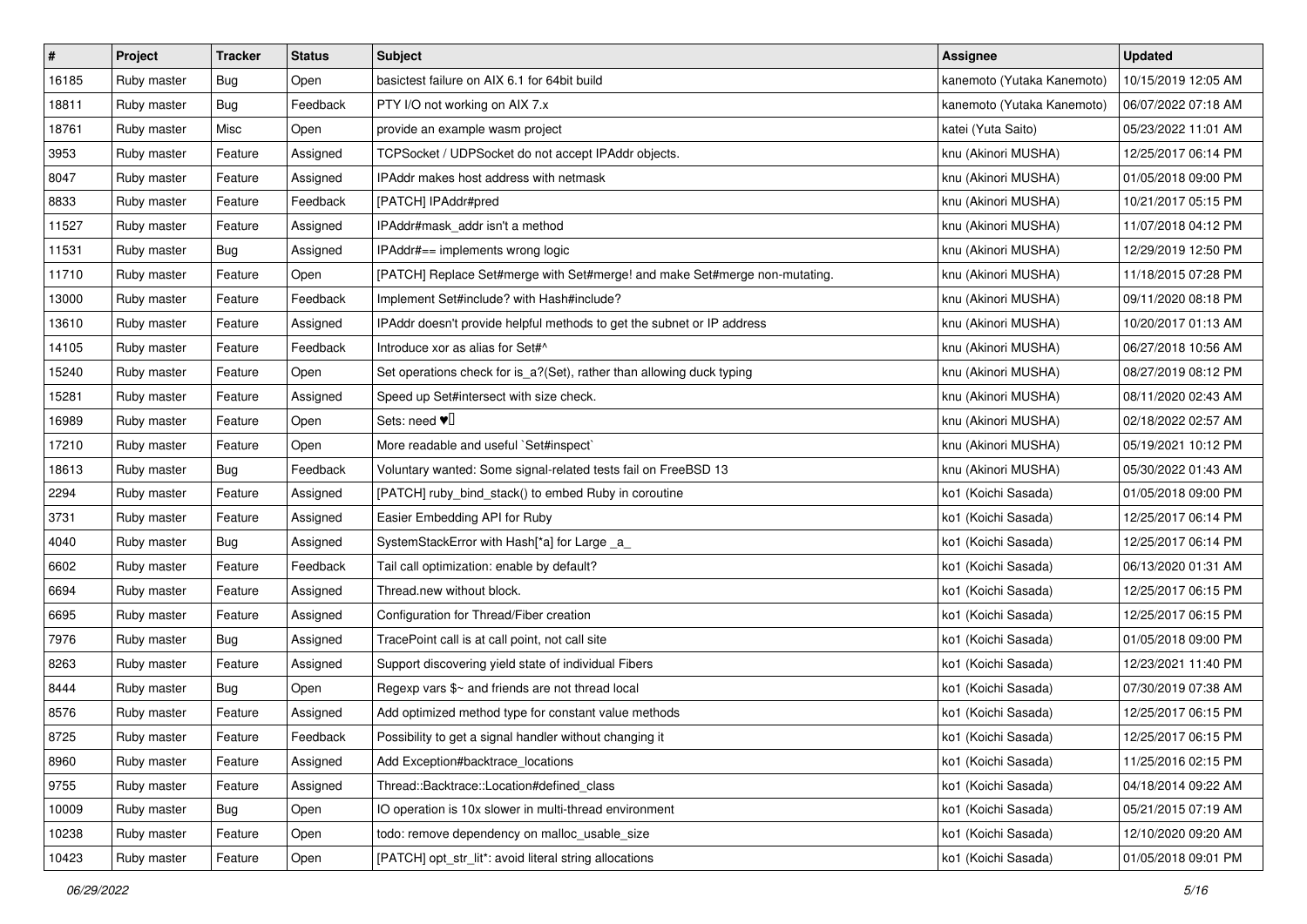| $\pmb{\#}$ | Project     | <b>Tracker</b> | <b>Status</b> | Subject                                                                                                                   | <b>Assignee</b>     | <b>Updated</b>      |
|------------|-------------|----------------|---------------|---------------------------------------------------------------------------------------------------------------------------|---------------------|---------------------|
| 10844      | Ruby master | Feature        | Feedback      | TracePoint API needs an event to inform about creating/removing a new frame without calling<br>something                  | ko1 (Koichi Sasada) | 03/02/2015 06:38 PM |
| 10932      | Ruby master | Feature        | Open          | Enabling allocation tracing as early as possible                                                                          | ko1 (Koichi Sasada) | 06/13/2015 07:54 AM |
| 11174      | Ruby master | Bug            | Open          | threads memory leak                                                                                                       | ko1 (Koichi Sasada) | 06/17/2019 03:17 PM |
| 11348      | Ruby master | Feature        | Feedback      | TracePoint API needs events for fiber's switching                                                                         | ko1 (Koichi Sasada) | 09/01/2015 09:12 AM |
| 11808      | Ruby master | Bug            | Open          | Different behavior between Enumerable#grep and Array#grep                                                                 | ko1 (Koichi Sasada) | 10/26/2020 04:36 AM |
| 12020      | Ruby master | Feature        | Assigned      | Documenting Ruby memory model                                                                                             | ko1 (Koichi Sasada) | 12/23/2021 11:40 PM |
| 12607      | Ruby master | Feature        | Feedback      | Ruby needs an atomic integer                                                                                              | ko1 (Koichi Sasada) | 01/29/2021 12:28 PM |
| 13252      | Ruby master | Feature        | Assigned      | C API for creating strings without copying                                                                                | ko1 (Koichi Sasada) | 04/17/2017 07:22 AM |
| 13388      | Ruby master | Feature        | Assigned      | gc.c: Add GC.get_parameters and .set_parameters                                                                           | ko1 (Koichi Sasada) | 03/30/2017 10:52 AM |
| 13512      | Ruby master | Feature        | Open          | <b>System Threads</b>                                                                                                     | ko1 (Koichi Sasada) | 07/14/2017 07:08 AM |
| 13821      | Ruby master | Feature        | Assigned      | Allow fibers to be resumed across threads                                                                                 | ko1 (Koichi Sasada) | 02/15/2019 10:09 AM |
| 14090      | Ruby master | Bug            | Assigned      | TestGc#test_interrupt_in_finalizer` fails very rarely                                                                     | ko1 (Koichi Sasada) | 12/02/2021 07:24 PM |
| 14394      | Ruby master | Feature        | Open          | Class.descendants                                                                                                         | ko1 (Koichi Sasada) | 01/20/2022 10:46 PM |
| 14492      | Ruby master | Feature        | Open          | iseq loading + caching should be in core                                                                                  | ko1 (Koichi Sasada) | 12/10/2020 08:53 AM |
| 14607      | Ruby master | Bug            | Assigned      | Fix use of the rb_profile_frames start parameter                                                                          | ko1 (Koichi Sasada) | 06/09/2022 06:12 AM |
| 14727      | Ruby master | <b>Bug</b>     | Assigned      | TestQueue#test_queue_with_trap always timeout on Windows10                                                                | ko1 (Koichi Sasada) | 05/01/2018 02:59 AM |
| 14813      | Ruby master | Feature        | Open          | [PATCH] gc.c: make gc_enter+gc_exit pairs dtrace probes, too                                                              | ko1 (Koichi Sasada) | 12/17/2018 07:42 AM |
| 14859      | Ruby master | Feature        | Open          | [PATCH] implement Timeout in VM                                                                                           | ko1 (Koichi Sasada) | 07/22/2018 07:42 AM |
| 15263      | Ruby master | <b>Bug</b>     | Open          | [PATCH] vm_trace.c (postponed_job_register): only hit main thread                                                         | ko1 (Koichi Sasada) | 10/27/2018 11:35 PM |
| 15315      | Ruby master | Bug            | Open          | ec_switch can still lose interrupts                                                                                       | ko1 (Koichi Sasada) | 11/20/2018 09:32 AM |
| 15499      | Ruby master | Bug            | Assigned      | Breaking behavior on ruby 2.6: rb_thread_call_without_gvl doesn't invoke unblock_function when<br>used on the main thread | ko1 (Koichi Sasada) | 01/05/2021 02:24 AM |
| 15778      | Ruby master | Feature        | Open          | Expose an API to pry-open the stack frames in Ruby                                                                        | ko1 (Koichi Sasada) | 08/29/2019 06:24 AM |
| 15802      | Ruby master | Misc           | Open          | Reduce the minimum string buffer size from 127 to 63 bytes                                                                | ko1 (Koichi Sasada) | 07/30/2019 04:04 AM |
| 15854      | Ruby master | Feature        | Open          | Tracing instance variable assignment                                                                                      | ko1 (Koichi Sasada) | 07/29/2019 07:13 AM |
| 15878      | Ruby master | Feature        | Assigned      | Make exit faster by not running GC                                                                                        | ko1 (Koichi Sasada) | 07/29/2019 07:48 AM |
| 15939      | Ruby master | Feature        | Assigned      | Dump symbols reference to their fstr in ObjectSpace.dump()                                                                | ko1 (Koichi Sasada) | 08/08/2019 09:38 PM |
| 16027      | Ruby master | Feature        | Assigned      | Update Ruby's dtrace / USDT API to match what is exposed via the TracePoint API                                           | ko1 (Koichi Sasada) | 08/03/2019 02:41 AM |
| 16124      | Ruby master | Misc           | Assigned      | Let the transient heap belong to objspace                                                                                 | ko1 (Koichi Sasada) | 11/18/2019 08:48 AM |
| 16776      | Ruby master | <b>Bug</b>     | Assigned      | Regression in coverage library                                                                                            | ko1 (Koichi Sasada) | 11/24/2021 07:26 AM |
| 16819      | Ruby master | Bug            | Assigned      | Line reporting off by one when reporting line of a hash?                                                                  | ko1 (Koichi Sasada) | 06/16/2020 05:57 PM |
| 17196      | Ruby master | <b>Bug</b>     | Assigned      | Segmentation Fault with Socket#close in Ractors                                                                           | ko1 (Koichi Sasada) | 03/20/2022 01:52 PM |
| 17359      | Ruby master | <b>Bug</b>     | Open          | Ractor copy mode is not Ractor-safe                                                                                       | ko1 (Koichi Sasada) | 12/02/2020 05:42 PM |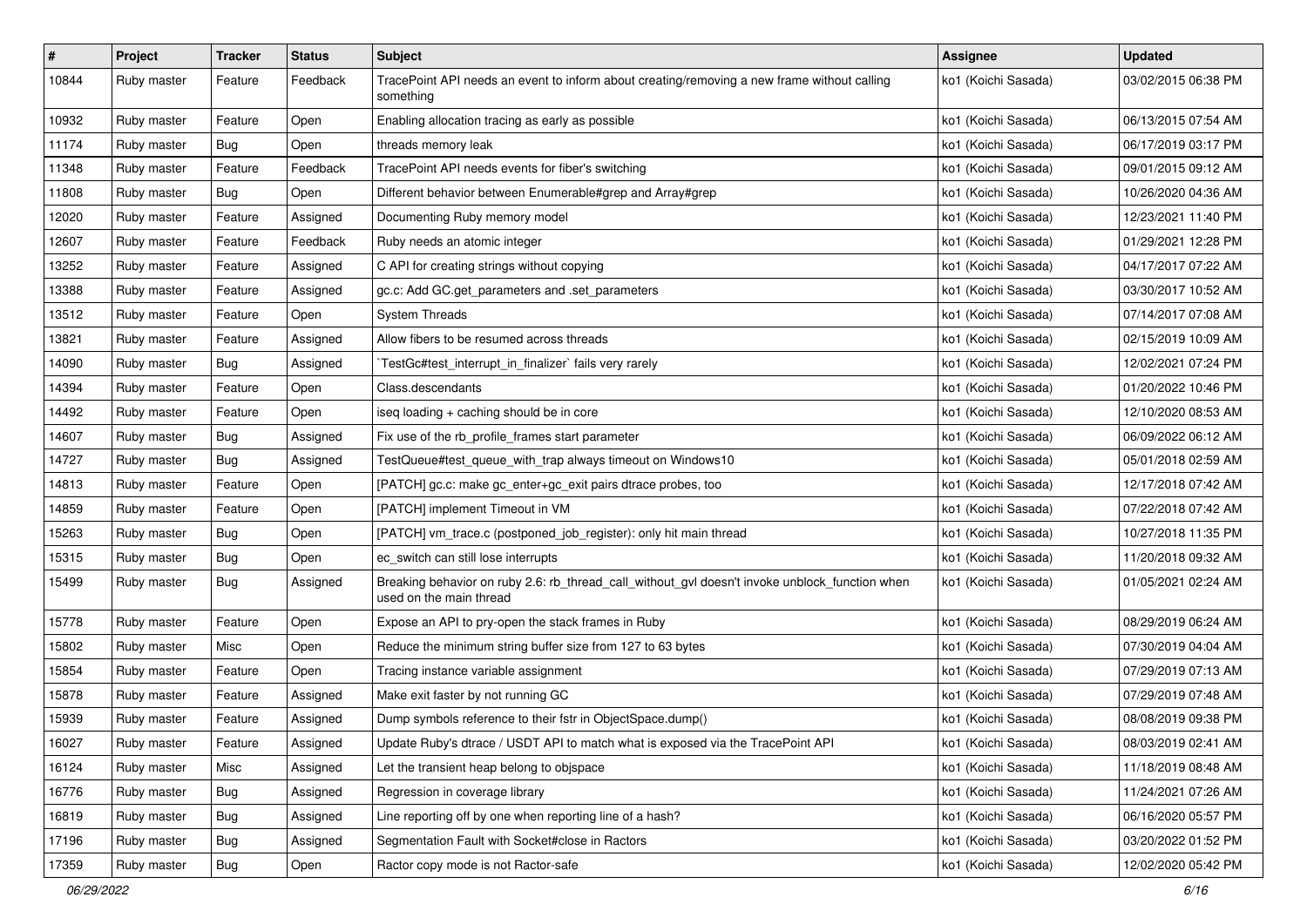| $\vert$ # | Project     | <b>Tracker</b> | <b>Status</b> | Subject                                                                                                                           | <b>Assignee</b>          | <b>Updated</b>      |
|-----------|-------------|----------------|---------------|-----------------------------------------------------------------------------------------------------------------------------------|--------------------------|---------------------|
| 17363     | Ruby master | Feature        | Assigned      | Timeouts                                                                                                                          | ko1 (Koichi Sasada)      | 05/14/2022 09:06 AM |
| 17393     | Ruby master | Feature        | Open          | Ractor::Moved#inspect`                                                                                                            | ko1 (Koichi Sasada)      | 12/21/2020 05:47 PM |
| 17404     | Ruby master | Feature        | Open          | Ractor `move:` API to allow shareability check                                                                                    | ko1 (Koichi Sasada)      | 12/18/2020 09:17 PM |
| 17414     | Ruby master | Feature        | Open          | Ractor should allow access to shareable attributes for Modules/Classes                                                            | ko1 (Koichi Sasada)      | 12/21/2020 03:56 PM |
| 17420     | Ruby master | <b>Bug</b>     | Open          | Unsafe mutation of \$" when doing non-RubyGems require in Ractor                                                                  | ko1 (Koichi Sasada)      | 01/07/2021 01:23 PM |
| 17502     | Ruby master | Misc           | Open          | C vs Ruby                                                                                                                         | ko1 (Koichi Sasada)      | 12/02/2021 07:53 PM |
| 17513     | Ruby master | Bug            | Open          | Methods of shareable objects and UnboundMethods should be shareable                                                               | ko1 (Koichi Sasada)      | 01/06/2021 08:53 PM |
| 17516     | Ruby master | <b>Bug</b>     | Assigned      | forking in a ractor causes Ruby to crash                                                                                          | ko1 (Koichi Sasada)      | 11/30/2021 05:26 AM |
| 17531     | Ruby master | Bug            | Open          | did_you_mean' not Ractor friendly                                                                                                 | ko1 (Koichi Sasada)      | 01/29/2021 08:48 AM |
| 17543     | Ruby master | Bug            | Open          | Ractor isolation broken by `self` in shareable proc                                                                               | ko1 (Koichi Sasada)      | 01/29/2021 03:06 PM |
| 17593     | Ruby master | Feature        | Assigned      | load_iseq_eval should override the ISeq path                                                                                      | ko1 (Koichi Sasada)      | 02/16/2021 08:27 AM |
| 17617     | Ruby master | <b>Bug</b>     | Open          | When a Ractor's incoming port is closed, Ractor.receive_if does not raise Ractor::ClosedError, but<br>instead blocks indefinitely | ko1 (Koichi Sasada)      | 09/14/2021 01:40 AM |
| 17624     | Ruby master | Bug            | Open          | Ractor.receive is not thread-safe                                                                                                 | ko1 (Koichi Sasada)      | 09/14/2021 01:40 AM |
| 17667     | Ruby master | Bug            | Open          | Module#name needs synchronization                                                                                                 | ko1 (Koichi Sasada)      | 03/02/2021 07:31 AM |
| 17676     | Ruby master | <b>Bug</b>     | Assigned      | Accessing ENV from Ractor raises IsolationError                                                                                   | ko1 (Koichi Sasada)      | 03/09/2021 02:37 AM |
| 17677     | Ruby master | <b>Bug</b>     | Assigned      | Ractor crashes fork when blocking                                                                                                 | ko1 (Koichi Sasada)      | 03/09/2021 12:42 AM |
| 17678     | Ruby master | <b>Bug</b>     | Assigned      | Ractors do not restart after fork                                                                                                 | ko1 (Koichi Sasada)      | 03/09/2021 12:42 AM |
| 17679     | Ruby master | Bug            | Assigned      | Ractor incoming channel can consume unlimited resources                                                                           | ko1 (Koichi Sasada)      | 03/26/2021 09:16 AM |
| 17826     | Ruby master | <b>Bug</b>     | Assigned      | Ractor#take hangs if used in multiple Threads                                                                                     | ko1 (Koichi Sasada)      | 12/15/2021 01:30 PM |
| 17884     | Ruby master | Feature        | Open          | locindex for profiling tools                                                                                                      | ko1 (Koichi Sasada)      | 05/24/2021 04:17 PM |
| 17998     | Ruby master | Bug            | Assigned      | ractor: process hanging (with ractors initialized, but not being used)                                                            | ko1 (Koichi Sasada)      | 12/02/2021 08:17 PM |
| 18024     | Ruby master | Bug            | Assigned      | Ractor crashes when connections are closed in multiple Ractors                                                                    | ko1 (Koichi Sasada)      | 12/14/2021 04:41 PM |
| 18119     | Ruby master | Bug            | Open          | Ractor crashes when instantiating classes                                                                                         | ko1 (Koichi Sasada)      | 09/14/2021 01:42 AM |
| 18258     | Ruby master | <b>Bug</b>     | Open          | Ractor.shareable? can be slow and mutates internal object flags.                                                                  | ko1 (Koichi Sasada)      | 10/21/2021 08:58 AM |
| 18275     | Ruby master | Feature        | Open          | Add an option to define_method to not capture the surrounding environment                                                         | ko1 (Koichi Sasada)      | 12/03/2021 02:34 PM |
| 18464     | Ruby master | <b>Bug</b>     | Assigned      | RUBY_INTERNAL_EVENT_NEWOBJ tracepoint causes an interpreter crash when combined with<br>Ractors                                   | ko1 (Koichi Sasada)      | 06/08/2022 08:25 AM |
| 18553     | Ruby master | Bug            | Open          | Memory leak on compiling method call with kwargs                                                                                  | ko1 (Koichi Sasada)      | 03/23/2022 09:34 PM |
| 18572     | Ruby master | <b>Bug</b>     | Assigned      | Performance regression when invoking refined methods                                                                              | ko1 (Koichi Sasada)      | 02/10/2022 12:48 AM |
| 18886     | Ruby master | <b>Bug</b>     | Open          | Struct aref and aset don't trigger any tracepoints.                                                                               | ko1 (Koichi Sasada)      | 06/29/2022 06:05 AM |
| 4464      | Ruby master | Feature        | Assigned      | [PATCH] add Fcntl::Flock object for easier use of POSIX file locks                                                                | kosaki (Motohiro KOSAKI) | 12/25/2017 06:14 PM |
| 7086      | Ruby master | Feature        | Assigned      | ConditionVariable#wait has meaningless return value                                                                               | kosaki (Motohiro KOSAKI) | 12/25/2017 06:15 PM |
| 11269     | Ruby master | Bug            | Assigned      | ruby_init_setproctitle() should be called before require_libraries()                                                              | kosaki (Motohiro KOSAKI) | 06/17/2015 03:01 AM |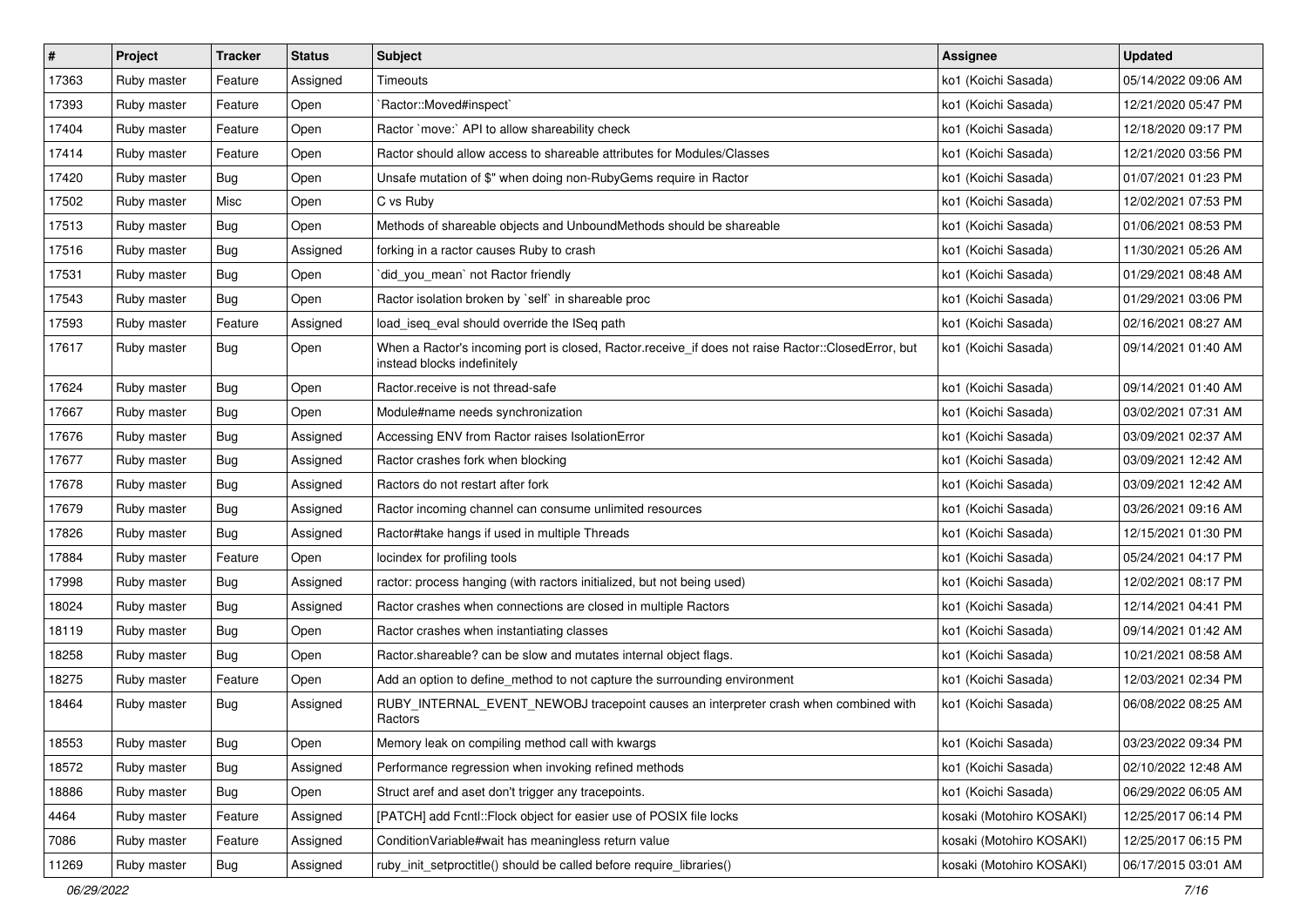| #     | Project     | <b>Tracker</b> | <b>Status</b> | Subject                                                                                       | <b>Assignee</b>                     | <b>Updated</b>      |
|-------|-------------|----------------|---------------|-----------------------------------------------------------------------------------------------|-------------------------------------|---------------------|
| 13697 | Ruby master | Feature        | Open          | [PATCH]: futex based thread primitives                                                        | kosaki (Motohiro KOSAKI)            | 01/28/2018 11:41 PM |
| 17478 | Ruby master | <b>Bug</b>     | Assigned      | Ruby3.0 is slower than Ruby2.7.2 when parsing a large CSV file                                | kou (Kouhei Sutou)                  | 11/24/2021 05:12 AM |
| 18034 | Ruby master | Bug            | Assigned      | Segmentation fault fiddle with `--enable-bundled-libffi` and macOS                            | kou (Kouhei Sutou)                  | 11/30/2021 07:39 AM |
| 7859  | Ruby master | <b>Bug</b>     | Assigned      | Readline: Incorrect arrow key behavior in vi_editing_mode insert mode with Readline 6.2       | kouji (Kouji Takao)                 | 12/25/2017 06:15 PM |
| 8782  | Ruby master | Bug            | Assigned      | Don't set rl_getc_function on editline                                                        | kouji (Kouji Takao)                 | 01/05/2018 09:00 PM |
| 15881 | Ruby master | Feature        | Open          | Optimize deconstruct in pattern matching                                                      | ktsj (Kazuki Tsujimoto)             | 12/25/2019 04:28 AM |
| 15918 | Ruby master | Feature        | Open          | Pattern matching for Set                                                                      | ktsj (Kazuki Tsujimoto)             | 07/29/2019 08:12 AM |
| 17355 | Ruby master | Feature        | Assigned      | Using same set of names in or-patterns (pattern matching with $Foo(x)   Bar(x)$ )             | ktsj (Kazuki Tsujimoto)             | 09/13/2021 09:11 AM |
| 18408 | Ruby master | Feature        | Assigned      | Allow pattern match to set instance variables                                                 | ktsj (Kazuki Tsujimoto)             | 01/26/2022 07:07 PM |
| 18773 | Ruby master | Feature        | Assigned      | deconstruct to receive a range                                                                | ktsj (Kazuki Tsujimoto)             | 06/24/2022 07:21 AM |
| 4247  | Ruby master | Feature        | Assigned      | New features for Array#sample, Array#choice                                                   | mame (Yusuke Endoh)                 | 12/25/2017 06:14 PM |
| 14244 | Ruby master | Feature        | Open          | Better error messages for scripts with non-matching end statements                            | mame (Yusuke Endoh)                 | 11/29/2018 08:57 AM |
| 18194 | Ruby master | Feature        | Open          | No easy way to format exception messages per thread/fiber scheduler context.                  | mame (Yusuke Endoh)                 | 09/29/2021 10:10 AM |
| 18564 | Ruby master | Feature        | Open          | Add Exception#detailed_message                                                                | mame (Yusuke Endoh)                 | 02/01/2022 08:06 PM |
| 8223  | Ruby master | Feature        | Open          | Make Matrix more omnivorous.                                                                  | marcandre (Marc-Andre<br>Lafortune) | 04/09/2013 03:42 AM |
| 9347  | Ruby master | Feature        | Open          | Accept non callable argument to detect                                                        | marcandre (Marc-Andre<br>Lafortune) | 01/05/2018 09:00 PM |
| 12676 | Ruby master | Feature        | Assigned      | Significant performance increase, and code conciseness, for prime_division method in prime.rb | marcandre (Marc-Andre<br>Lafortune) | 11/18/2016 03:46 PM |
| 14116 | Ruby master | Feature        | Feedback      | Add Matrix #exponentiate method as Matlab's exp                                               | marcandre (Marc-Andre<br>Lafortune) | 11/20/2017 06:52 AM |
| 15815 | Ruby master | Feature        | Open          | Add option to raise NoMethodError for OpenStruct                                              | marcandre (Marc-Andre<br>Lafortune) | 09/28/2020 02:11 AM |
| 6256  | Ruby master | Feature        | Feedback      | Slightly improve ruby_qsort performance                                                       | MartinBosslet (Martin Bosslet)      | 01/10/2019 01:51 PM |
| 4264  | Ruby master | Feature        | Feedback      | General type coercion protocol for Ruby                                                       | matz (Yukihiro Matsumoto)           | 12/25/2017 06:14 PM |
| 4514  | Ruby master | Feature        | Assigned      | #deep_clone and #deep_dup for Objects                                                         | matz (Yukihiro Matsumoto)           | 12/25/2017 06:14 PM |
| 4521  | Ruby master | Feature        | Assigned      | NoMethodError#message may take very long to execute                                           | matz (Yukihiro Matsumoto)           | 12/25/2017 06:14 PM |
| 4539  | Ruby master | Feature        | Assigned      | Array#zip_with                                                                                | matz (Yukihiro Matsumoto)           | 11/28/2019 08:23 AM |
| 4592  | Ruby master | Feature        | Assigned      | Tempfile0000000                                                                               | matz (Yukihiro Matsumoto)           | 12/25/2017 06:14 PM |
| 4818  | Ruby master | Feature        | Assigned      | Add method marshalable?                                                                       | matz (Yukihiro Matsumoto)           | 12/25/2017 06:15 PM |
| 4824  | Ruby master | Feature        | Assigned      | Provide method Kernel#executed?                                                               | matz (Yukihiro Matsumoto)           | 03/05/2018 04:57 AM |
| 5007  | Ruby master | Feature        | Assigned      | Proc#call_under: Unifying instance_eval and instance_exec                                     | matz (Yukihiro Matsumoto)           | 04/19/2018 07:57 AM |
| 5064  | Ruby master | Feature        | Assigned      | HTTP user-agent class                                                                         | matz (Yukihiro Matsumoto)           | 12/25/2017 06:15 PM |
| 5129  | Ruby master | Feature        | Assigned      | Create a core class "FileArray" and make "ARGF" its instance                                  | matz (Yukihiro Matsumoto)           | 01/23/2018 02:02 PM |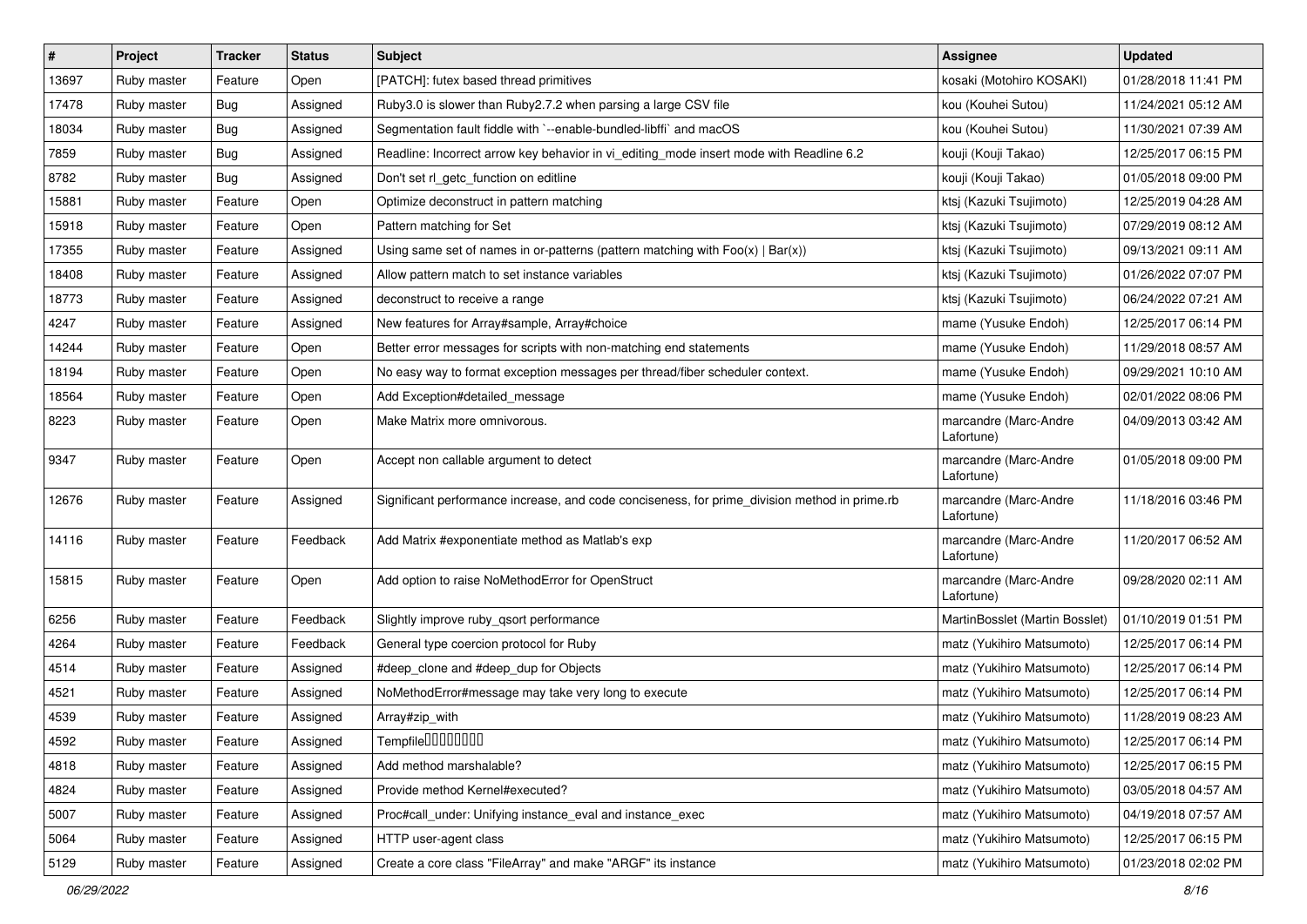| $\vert$ # | Project     | <b>Tracker</b> | <b>Status</b> | <b>Subject</b>                                                                                | <b>Assignee</b>           | <b>Updated</b>      |
|-----------|-------------|----------------|---------------|-----------------------------------------------------------------------------------------------|---------------------------|---------------------|
| 5389      | Ruby master | Feature        | Assigned      | New method Enumerator#iterate                                                                 | matz (Yukihiro Matsumoto) | 12/25/2017 06:15 PM |
| 5445      | Ruby master | Feature        | Assigned      | Need RUBYOPT -r before ARGV -r                                                                | matz (Yukihiro Matsumoto) | 12/25/2017 06:15 PM |
| 5456      | Ruby master | Feature        | Assigned      | kernel#syscall() should be removed.                                                           | matz (Yukihiro Matsumoto) | 12/10/2020 08:46 AM |
| 5514      | Ruby master | Feature        | Feedback      | Numeric III quotient I quotrem IIII                                                           | matz (Yukihiro Matsumoto) | 12/10/2020 08:49 AM |
| 5521      | Ruby master | Feature        | Feedback      | Numeric#rational? <sup>[]</sup> Numeric#complex? <sup>[]</sup> Numeric#float? <sup>[10]</sup> | matz (Yukihiro Matsumoto) | 12/10/2020 08:49 AM |
| 5558      | Ruby master | Feature        | Assigned      | String#% strange arity errors                                                                 | matz (Yukihiro Matsumoto) | 12/25/2017 06:15 PM |
| 5582      | Ruby master | Feature        | Assigned      | Allow clone of singleton methods on a BasicObject                                             | matz (Yukihiro Matsumoto) | 12/25/2017 06:15 PM |
| 5628      | Ruby master | Feature        | Feedback      | Module#basename                                                                               | matz (Yukihiro Matsumoto) | 08/29/2020 05:01 PM |
| 5643      | Ruby master | Feature        | Assigned      | require/load options and binding option                                                       | matz (Yukihiro Matsumoto) | 12/25/2017 06:15 PM |
| 5644      | Ruby master | Feature        | Feedback      | add Enumerable#exclude? antonym                                                               | matz (Yukihiro Matsumoto) | 12/25/2017 06:15 PM |
| 5673      | Ruby master | Feature        | Feedback      | undef_method probably doesn't need to raise an error                                          | matz (Yukihiro Matsumoto) | 12/25/2017 06:15 PM |
| 5741      | Ruby master | Feature        | Assigned      | Secure Erasure of Passwords                                                                   | matz (Yukihiro Matsumoto) | 12/25/2017 06:15 PM |
| 5749      | Ruby master | Feature        | Assigned      | new method String#match_all needed                                                            | matz (Yukihiro Matsumoto) | 12/25/2017 06:15 PM |
| 5781      | Ruby master | Feature        | Assigned      | Query attributes (attribute methods ending in `?` mark)                                       | matz (Yukihiro Matsumoto) | 01/10/2020 06:34 AM |
| 5825      | Ruby master | Feature        | Assigned      | Sweet instance var assignment in the object initializer                                       | matz (Yukihiro Matsumoto) | 12/10/2020 08:53 AM |
| 5945      | Ruby master | Feature        | Assigned      | Add the ability to mark a at_exit as process-local.                                           | matz (Yukihiro Matsumoto) | 10/10/2018 08:29 AM |
| 5970      | Ruby master | Feature        | Assigned      | Add Enumerable#join with same semantics as Array#join                                         | matz (Yukihiro Matsumoto) | 12/25/2017 06:15 PM |
| 6118      | Ruby master | Feature        | Feedback      | Hash#keys_of(values), returns related keys of given values                                    | matz (Yukihiro Matsumoto) | 01/10/2019 08:16 AM |
| 6219      | Ruby master | Feature        | Feedback      | Return value of Hash#store                                                                    | matz (Yukihiro Matsumoto) | 12/10/2020 08:46 AM |
| 6251      | Ruby master | Feature        | Feedback      | Magic comments for compile options                                                            | matz (Yukihiro Matsumoto) | 08/21/2015 11:47 PM |
| 6277      | Ruby master | Feature        | Assigned      | Hash#convert_key                                                                              | matz (Yukihiro Matsumoto) | 12/25/2017 06:15 PM |
| 6293      | Ruby master | Feature        | Assigned      | new queue / blocking queues                                                                   | matz (Yukihiro Matsumoto) | 12/25/2017 06:15 PM |
| 6308      | Ruby master | Feature        | Assigned      | Eliminate delegation from WeakRef                                                             | matz (Yukihiro Matsumoto) | 12/23/2021 11:40 PM |
| 6309      | Ruby master | Feature        | Assigned      | Add a reference queue for weak references                                                     | matz (Yukihiro Matsumoto) | 08/23/2020 09:07 PM |
| 6317      | Ruby master | Feature        | Assigned      | Range#cover?000000Range00000000000000000000                                                   | matz (Yukihiro Matsumoto) | 12/25/2017 06:15 PM |
| 6337      | Ruby master | Feature        | Assigned      | FileUtils#sync                                                                                | matz (Yukihiro Matsumoto) | 12/25/2017 06:15 PM |
| 6354      | Ruby master | Feature        | Assigned      | Remove escape (break/return/redo/next support) from class/module scope                        | matz (Yukihiro Matsumoto) | 12/25/2017 06:15 PM |
| 6367      | Ruby master | Feature        | Feedback      | #same? for Enumerable                                                                         | matz (Yukihiro Matsumoto) | 12/25/2017 06:15 PM |
| 6376      | Ruby master | Feature        | Assigned      | Feature lookup and checking if feature is loaded                                              | matz (Yukihiro Matsumoto) | 12/25/2017 06:15 PM |
| 6413      | Ruby master | Feature        | Assigned      | Make Dir.entries default to Dir.entries(Dir.pwd)                                              | matz (Yukihiro Matsumoto) | 12/25/2017 06:15 PM |
| 6445      | Ruby master | Feature        | Assigned      | request for default length/position on string index                                           | matz (Yukihiro Matsumoto) | 12/25/2017 06:15 PM |
| 6452      | Ruby master | Feature        | Assigned      | Allow extend to override class methods                                                        | matz (Yukihiro Matsumoto) | 12/10/2020 08:53 AM |
| 6478      | Ruby master | Feature        | Feedback      | BasicObject#_class_                                                                           | matz (Yukihiro Matsumoto) | 12/25/2017 06:15 PM |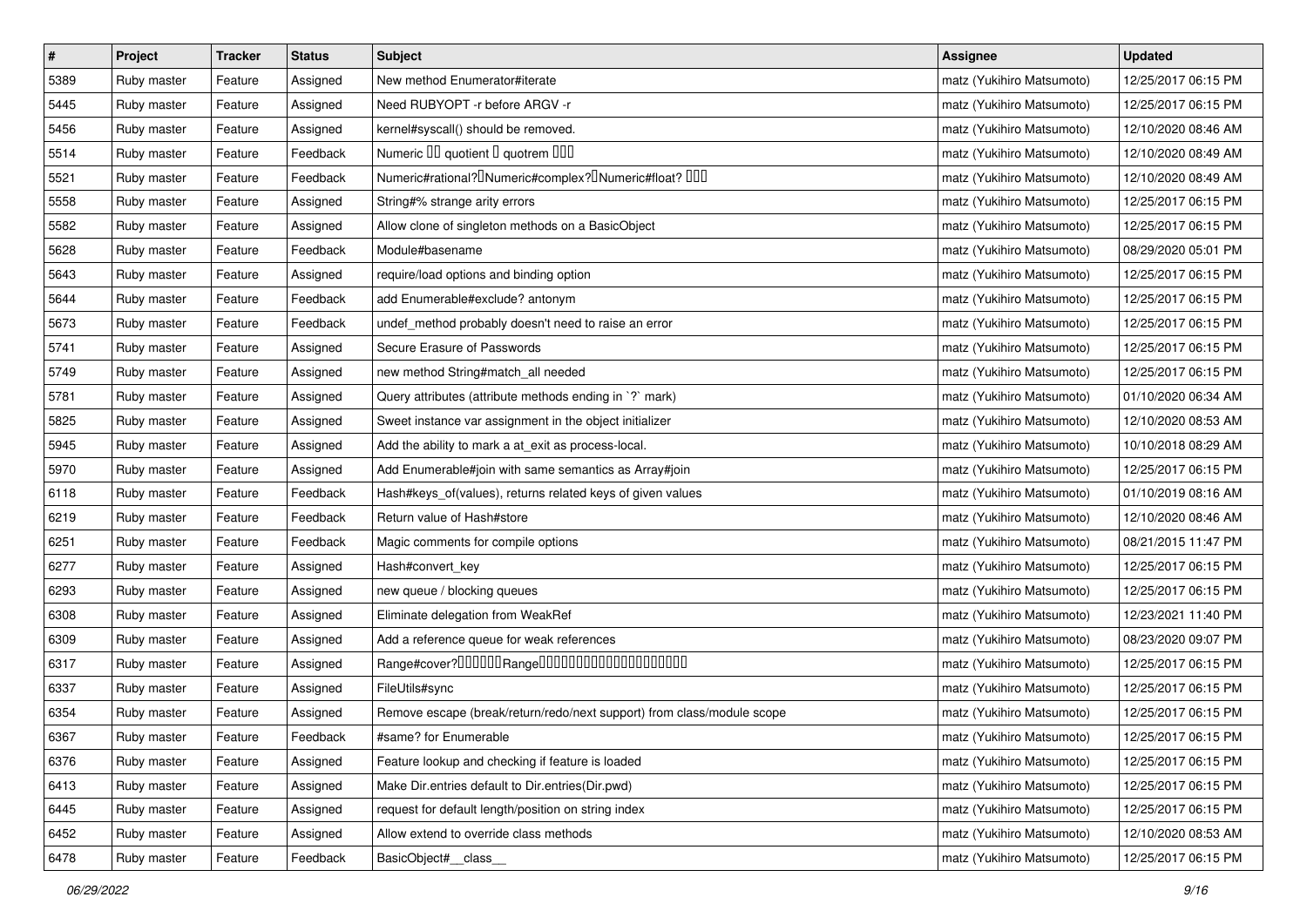| $\pmb{\#}$ | Project     | <b>Tracker</b> | <b>Status</b> | Subject                                                                                                                          | <b>Assignee</b>           | <b>Updated</b>      |
|------------|-------------|----------------|---------------|----------------------------------------------------------------------------------------------------------------------------------|---------------------------|---------------------|
| 6515       | Ruby master | Feature        | Feedback      | array.c: added method that verifies if an Array is part of another                                                               | matz (Yukihiro Matsumoto) | 12/25/2017 06:15 PM |
| 6594       | Ruby master | Feature        | Assigned      | Integrated Functor                                                                                                               | matz (Yukihiro Matsumoto) | 12/10/2020 08:53 AM |
| 6596       | Ruby master | Feature        | Assigned      | New method `Array#indexes`                                                                                                       | matz (Yukihiro Matsumoto) | 07/29/2020 01:41 AM |
| 6611       | Ruby master | Feature        | Assigned      | Comments requested on implementation of set_parse_func                                                                           | matz (Yukihiro Matsumoto) | 12/25/2017 06:15 PM |
| 6641       | Ruby master | Feature        | Open          | Hash.auto constructor                                                                                                            | matz (Yukihiro Matsumoto) | 12/25/2017 06:15 PM |
| 6648       | Ruby master | Feature        | Assigned      | Provide a standard API for retrieving all command-line flags passed to Ruby                                                      | matz (Yukihiro Matsumoto) | 12/25/2017 06:15 PM |
| 6671       | Ruby master | Feature        | Assigned      | File.split_all and File.split_root                                                                                               | matz (Yukihiro Matsumoto) | 12/25/2017 06:15 PM |
| 6697       | Ruby master | Feature        | Feedback      | [PATCH] Add Kernel#Symbol conversion method like String(), Array() etc.                                                          | matz (Yukihiro Matsumoto) | 12/25/2017 06:15 PM |
| 6727       | Ruby master | Feature        | Feedback      | Add Array#rest (with implementation)                                                                                             | matz (Yukihiro Matsumoto) | 08/14/2019 08:51 AM |
| 6739       | Ruby master | Feature        | Feedback      | One-line rescue statement should support specifying an exception class                                                           | matz (Yukihiro Matsumoto) | 05/18/2016 12:42 AM |
| 6802       | Ruby master | Feature        | Assigned      | String#scan should have equivalent yielding MatchData                                                                            | matz (Yukihiro Matsumoto) | 12/25/2017 06:15 PM |
| 6806       | Ruby master | Feature        | Feedback      | Support functional programming: forbid instance/class variables for ModuleName::method_name,<br>allow for ModuleName.method_name | matz (Yukihiro Matsumoto) | 12/10/2020 08:53 AM |
| 6810       | Ruby master | Feature        | Assigned      | module A::B; end` is not equivalent to `module A; module B; end; end` with respect to constant<br>lookup (scope)                 | matz (Yukihiro Matsumoto) | 12/10/2020 09:22 AM |
| 6811       | Ruby master | Feature        | Assigned      | File, Dir and FileUtils should have bang-versions of singleton methods that fails silently                                       | matz (Yukihiro Matsumoto) | 12/25/2017 06:15 PM |
| 6817       | Ruby master | Feature        | Open          | Partial application                                                                                                              | matz (Yukihiro Matsumoto) | 12/25/2017 06:15 PM |
| 6841       | Ruby master | Feature        | Assigned      | Shorthand for Assigning Return Value of Method to Self                                                                           | matz (Yukihiro Matsumoto) | 12/10/2020 08:53 AM |
| 6842       | Ruby master | Feature        | Assigned      | Add Optional Arguments to String#strip                                                                                           | matz (Yukihiro Matsumoto) | 08/24/2016 05:50 AM |
| 6869       | Ruby master | Feature        | Open          | Do not treat `_` parameter exceptionally                                                                                         | matz (Yukihiro Matsumoto) | 12/10/2020 08:58 AM |
| 7087       | Ruby master | Feature        | Assigned      | ::ConditionVariable#wait does not work with Monitor because Monitor#sleep does not exist                                         | matz (Yukihiro Matsumoto) | 12/25/2017 06:15 PM |
| 7121       | Ruby master | Feature        | Assigned      | Extending the use of `require'                                                                                                   | matz (Yukihiro Matsumoto) | 12/25/2017 06:15 PM |
| 7132       | Ruby master | Feature        | Assigned      | Alternation between named / ordered method arguments and aliases for method arguments.                                           | matz (Yukihiro Matsumoto) | 12/25/2017 06:15 PM |
| 7149       | Ruby master | Feature        | Open          | Constant magic for everyone.                                                                                                     | matz (Yukihiro Matsumoto) | 12/25/2017 06:15 PM |
| 7314       | Ruby master | Feature        | Assigned      | Convert Proc to Lambda doesn't work in MRI                                                                                       | matz (Yukihiro Matsumoto) | 05/21/2016 09:15 AM |
| 7349       | Ruby master | Feature        | Assigned      | Struct#inspect needs more meaningful output                                                                                      | matz (Yukihiro Matsumoto) | 12/25/2017 06:15 PM |
| 7377       | Ruby master | Feature        | Open          | #indetical? as an alias for #equal?                                                                                              | matz (Yukihiro Matsumoto) | 12/25/2017 06:15 PM |
| 7436       | Ruby master | Feature        | Assigned      | Allow for a "granularity" flag for backtrace_locations                                                                           | matz (Yukihiro Matsumoto) | 12/25/2017 06:15 PM |
| 7444       | Ruby master | Feature        | Open          | Array#product set                                                                                                                | matz (Yukihiro Matsumoto) | 12/25/2017 06:15 PM |
| 7503       | Ruby master | Feature        | Assigned      | make timeout.rb async-interrupt safe by default                                                                                  | matz (Yukihiro Matsumoto) | 12/25/2017 06:15 PM |
| 7511       | Ruby master | Feature        | Feedback      | short-circuiting logical implication operator                                                                                    | matz (Yukihiro Matsumoto) | 12/10/2020 08:55 AM |
| 7546       | Ruby master | Feature        | Open          | Change behavior of `Array#slice` for an argument of `Range` class                                                                | matz (Yukihiro Matsumoto) | 12/10/2020 08:49 AM |
| 7548       | Ruby master | Feature        | Open          | Load and Require Callbacks                                                                                                       | matz (Yukihiro Matsumoto) | 12/25/2017 06:15 PM |
| 7580       | Ruby master | Feature        | Assigned      | Range translation                                                                                                                | matz (Yukihiro Matsumoto) | 06/11/2018 09:51 AM |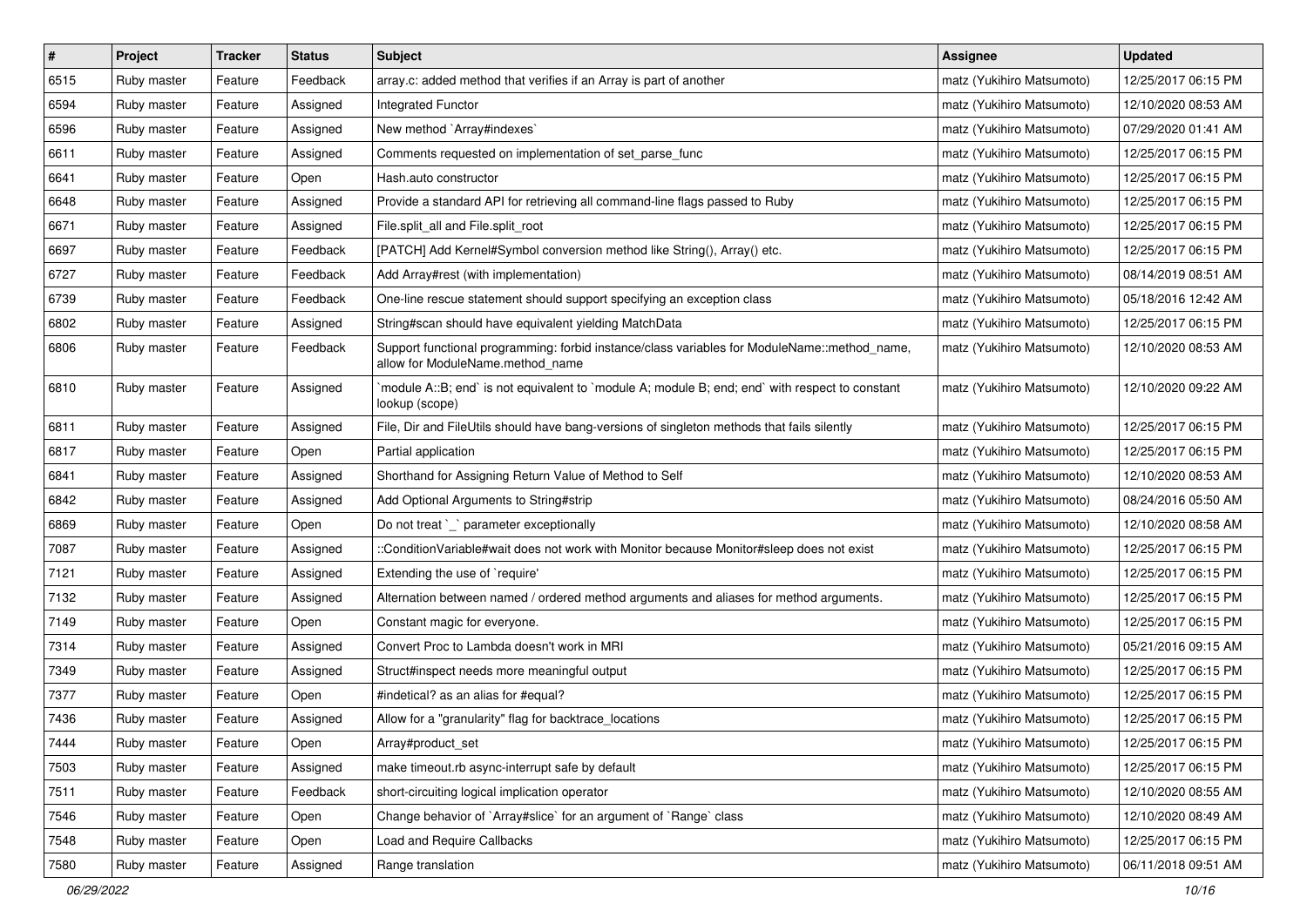| $\pmb{\#}$ | Project     | <b>Tracker</b> | <b>Status</b> | Subject                                                                                   | <b>Assignee</b>           | <b>Updated</b>      |
|------------|-------------|----------------|---------------|-------------------------------------------------------------------------------------------|---------------------------|---------------------|
| 7604       | Ruby master | Feature        | Open          | Make === comparison operator ability to delegate comparison to an argument                | matz (Yukihiro Matsumoto) | 12/25/2017 06:15 PM |
| 7611       | Ruby master | Feature        | Open          | Focal method for all loads/requires                                                       | matz (Yukihiro Matsumoto) | 12/25/2017 06:15 PM |
| 7614       | Ruby master | Feature        | Open          | alias_accessor                                                                            | matz (Yukihiro Matsumoto) | 12/25/2017 06:15 PM |
| 7644       | Ruby master | Feature        | Assigned      | In refinements, change "using" keyword to a less generic word.                            | matz (Yukihiro Matsumoto) | 12/10/2020 08:49 AM |
| 7654       | Ruby master | Feature        | Open          | Add optional code block to IO::readlines                                                  | matz (Yukihiro Matsumoto) | 12/25/2017 06:15 PM |
| 7657       | Ruby master | Feature        | Open          | Array#& doesn't accept Enumerables                                                        | matz (Yukihiro Matsumoto) | 12/25/2017 06:15 PM |
| 7702       | Ruby master | Feature        | Open          | Remove Proc#binding                                                                       | matz (Yukihiro Matsumoto) | 07/15/2019 07:39 PM |
| 7704       | Ruby master | Feature        | Open          | Add a list of enabled (experimental) language features.                                   | matz (Yukihiro Matsumoto) | 12/25/2017 06:15 PM |
| 7739       | Ruby master | Feature        | Assigned      | Define Hash#  as Hash#reverse_merge in Rails                                              | matz (Yukihiro Matsumoto) | 12/25/2017 06:15 PM |
| 7748       | Ruby master | Feature        | Open          | Contextual send                                                                           | matz (Yukihiro Matsumoto) | 12/10/2020 08:53 AM |
| 7795       | Ruby master | Feature        | Open          | Symbol.defined? and/or to_existing_symbol                                                 | matz (Yukihiro Matsumoto) | 12/25/2017 06:15 PM |
| 7848       | Ruby master | Feature        | Open          | Restore default state for core ruby objects                                               | matz (Yukihiro Matsumoto) | 12/25/2017 06:15 PM |
| 7876       | Ruby master | Feature        | Open          | Add method for accessing Class from within Singleton Class                                | matz (Yukihiro Matsumoto) | 12/25/2017 06:15 PM |
| 7883       | Ruby master | Feature        | Open          | Add Regex#to_proc                                                                         | matz (Yukihiro Matsumoto) | 12/25/2017 06:15 PM |
| 7914       | Ruby master | Feature        | Open          | Case for local class methods                                                              | matz (Yukihiro Matsumoto) | 12/25/2017 06:15 PM |
| 7939       | Ruby master | Feature        | Feedback      | Alternative curry function creation                                                       | matz (Yukihiro Matsumoto) | 12/25/2017 06:15 PM |
| 8016       | Ruby master | Feature        | Assigned      | Alias FILE and LINE as methods                                                            | matz (Yukihiro Matsumoto) | 12/25/2017 06:15 PM |
| 8026       | Ruby master | Feature        | Feedback      | Need Module#prepended_modules                                                             | matz (Yukihiro Matsumoto) | 01/16/2020 06:12 AM |
| 8042       | Ruby master | Feature        | Assigned      | Add Addrinfo#socket to create a socket that is not connected or bound                     | matz (Yukihiro Matsumoto) | 12/25/2017 06:15 PM |
| 8061       | Ruby master | Feature        | Open          | 000000000000000                                                                           | matz (Yukihiro Matsumoto) | 12/25/2017 06:15 PM |
| 8096       | Ruby master | Feature        | Feedback      | introduce Time.current_timestamp                                                          | matz (Yukihiro Matsumoto) | 12/23/2021 11:40 PM |
| 8164       | Ruby master | Feature        | Assigned      | Public/Private                                                                            | matz (Yukihiro Matsumoto) | 12/10/2020 08:50 AM |
| 8168       | Ruby master | Feature        | Feedback      | Feature request: support for (single) statement lambda syntax/definition                  | matz (Yukihiro Matsumoto) | 01/11/2014 11:36 AM |
| 8229       | Ruby master | Feature        | Open          | extend Hash.include?                                                                      | matz (Yukihiro Matsumoto) | 12/10/2020 08:53 AM |
| 8232       | Ruby master | Feature        | Open          | Rudiments of abstract algebra in Ruby                                                     | matz (Yukihiro Matsumoto) | 04/09/2013 01:47 AM |
| 8271       | Ruby master | Feature        | Assigned      | Proposal for moving to a more visible, formal process for feature requests                | matz (Yukihiro Matsumoto) | 12/23/2021 11:40 PM |
| 8365       | Ruby master | Feature        | Feedback      | Make variables objects                                                                    | matz (Yukihiro Matsumoto) | 08/19/2016 07:21 PM |
| 8371       | Ruby master | Feature        | Feedback      | Make some enumerators mimic arrays                                                        | matz (Yukihiro Matsumoto) | 06/02/2013 04:11 PM |
| 8478       | Ruby master | Feature        | Open          | The hash returned by Enumerable#group by should have an empty array for its default value | matz (Yukihiro Matsumoto) | 06/04/2013 03:56 PM |
| 8520       | Ruby master | Feature        | Feedback      | Distinct to_s methods for Array, Hash                                                     | matz (Yukihiro Matsumoto) | 06/14/2013 12:37 AM |
| 8536       | Ruby master | Feature        | Assigned      | Implement is_numeric? family of methods                                                   | matz (Yukihiro Matsumoto) | 12/25/2017 06:15 PM |
| 8663       | Ruby master | Feature        | Open          | Officialy alias ArgumentError to ArgError                                                 | matz (Yukihiro Matsumoto) | 08/09/2013 07:42 PM |
| 8678       | Ruby master | Feature        | Assigned      | Allow invalid string to work with regexp                                                  | matz (Yukihiro Matsumoto) | 01/05/2018 09:00 PM |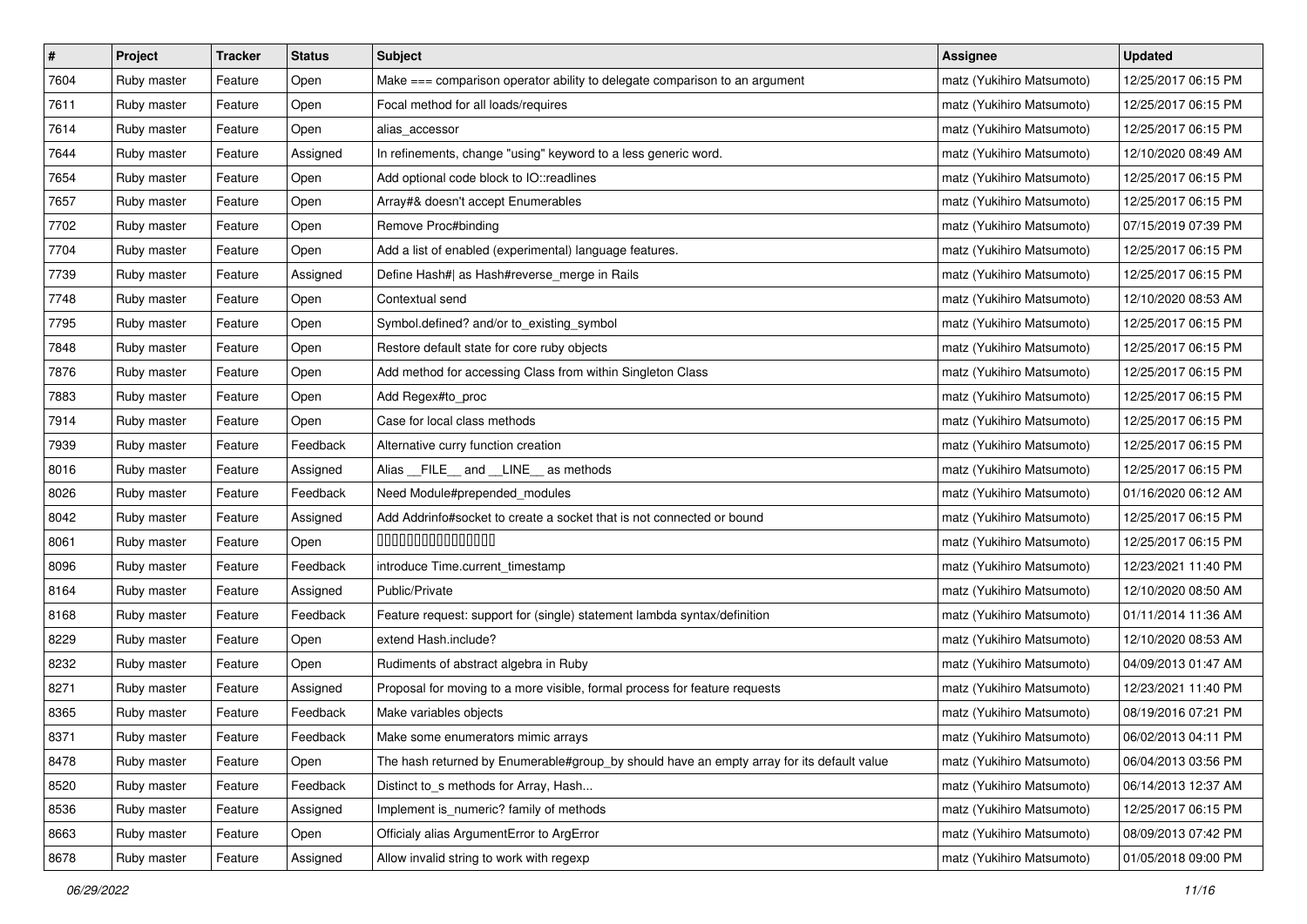| $\vert$ # | Project     | <b>Tracker</b> | <b>Status</b> | <b>Subject</b>                                                                                                          | Assignee                  | <b>Updated</b>      |
|-----------|-------------|----------------|---------------|-------------------------------------------------------------------------------------------------------------------------|---------------------------|---------------------|
| 8707      | Ruby master | Feature        | Feedback      | Hash#reverse_each                                                                                                       | matz (Yukihiro Matsumoto) | 01/05/2018 09:00 PM |
| 8804      | Ruby master | Feature        | Open          | ONCE syntax                                                                                                             | matz (Yukihiro Matsumoto) | 01/04/2020 08:26 PM |
| 8839      | Ruby master | Feature        | Assigned      | Class and module should return the class or module that was opened                                                      | matz (Yukihiro Matsumoto) | 12/28/2015 08:36 AM |
| 8850      | Ruby master | Feature        | Assigned      | Convert Rational to decimal string                                                                                      | matz (Yukihiro Matsumoto) | 12/25/2017 06:15 PM |
| 8948      | Ruby master | Feature        | Assigned      | Frozen regex                                                                                                            | matz (Yukihiro Matsumoto) | 12/20/2020 07:15 PM |
| 9023      | Ruby master | Feature        | Assigned      | Array#tail                                                                                                              | matz (Yukihiro Matsumoto) | 12/23/2021 11:40 PM |
| 9043      | Ruby master | Feature        | Open          | Add String#f method as shortcut for #freeze                                                                             | matz (Yukihiro Matsumoto) | 01/05/2018 09:00 PM |
| 9064      | Ruby master | Feature        | Feedback      | Add support for packages, like in Java                                                                                  | matz (Yukihiro Matsumoto) | 07/29/2014 02:07 AM |
| 9070      | Ruby master | Feature        | Open          | Introduce `---` as synonym of `end` keyword                                                                             | matz (Yukihiro Matsumoto) | 11/02/2013 03:23 AM |
| 9123      | Ruby master | Feature        | Open          | Make Numeric#nonzero? behavior consistent with Numeric#zero?                                                            | matz (Yukihiro Matsumoto) | 06/11/2019 12:55 PM |
| 9602      | Ruby master | Feature        | Feedback      | Logic with `Enumerable#grep`                                                                                            | matz (Yukihiro Matsumoto) | 12/01/2019 05:23 PM |
| 9614      | Ruby master | Feature        | Open          | ordering of non-Hash items which use st_ internally                                                                     | matz (Yukihiro Matsumoto) | 01/05/2018 09:00 PM |
| 9704      | Ruby master | Feature        | Open          | Refinements as files instead of modules                                                                                 | matz (Yukihiro Matsumoto) | 10/11/2016 06:36 PM |
| 9768      | Ruby master | Feature        | Assigned      | Method that is visible only within a certain module/class                                                               | matz (Yukihiro Matsumoto) | 04/25/2014 06:43 AM |
| 9816      | Ruby master | Feature        | Assigned      | 00000000000000000000                                                                                                    | matz (Yukihiro Matsumoto) | 10/28/2014 08:29 AM |
| 10042     | Ruby master | Feature        | Feedback      | Deprecate postfix rescue syntax for removal in 3.0                                                                      | matz (Yukihiro Matsumoto) | 12/10/2020 08:53 AM |
| 10064     | Ruby master | Feature        | Feedback      | &:symbol in when clause                                                                                                 | matz (Yukihiro Matsumoto) | 01/05/2018 09:01 PM |
| 10287     | Ruby master | Feature        | Open          | rename COLON3 to COLON2_HEAD.                                                                                           | matz (Yukihiro Matsumoto) | 07/27/2021 09:34 AM |
| 10355     | Ruby master | Feature        | Feedback      | Feature request: Module#prepended?(mod)                                                                                 | matz (Yukihiro Matsumoto) | 01/05/2018 09:01 PM |
| 10404     | Ruby master | Feature        | Open          | Allow individual finalizers to be removed with ObjectSpace.undefine_finalizer                                           | matz (Yukihiro Matsumoto) | 10/20/2014 08:14 AM |
| 10481     | Ruby master | Feature        | Assigned      | Add "if" and "unless" clauses to rescue statements                                                                      | matz (Yukihiro Matsumoto) | 01/18/2015 02:46 PM |
| 10489     | Ruby master | Feature        | Open          | Add inherit method for clearer and multiple inheritance                                                                 | matz (Yukihiro Matsumoto) | 12/10/2020 08:53 AM |
| 10498     | Ruby master | Feature        | Open          | Make `loop` yield a counter                                                                                             | matz (Yukihiro Matsumoto) | 01/05/2018 09:01 PM |
| 10541     | Ruby master | Misc           | Open          | Remove shorthand string interpolation syntax                                                                            | matz (Yukihiro Matsumoto) | 10/08/2015 05:44 PM |
| 10549     | Ruby master | Feature        | Open          | Deprecate each_with_index and each_with_object in favor of with_index and with_object                                   | matz (Yukihiro Matsumoto) | 07/27/2021 11:09 AM |
| 10574     | Ruby master | Feature        | Open          | Add String#Ichomp and String.Ichomp!                                                                                    | matz (Yukihiro Matsumoto) | 12/15/2014 04:34 PM |
| 11028     | Ruby master | Feature        | Assigned      | standalone running single file ( zipped archives of ruby code) running **without installation** using<br>"gem install " | matz (Yukihiro Matsumoto) | 04/04/2015 01:44 AM |
| 11087     | Ruby master | Feature        | Feedback      | Method to retrieve {local, global, instance} variables as a Hash                                                        | matz (Yukihiro Matsumoto) | 06/12/2015 09:13 AM |
| 11122     | Ruby master | Feature        | Open          | exception-free non-blocking Queue/SizedQueue operations                                                                 | matz (Yukihiro Matsumoto) | 05/06/2015 08:53 PM |
| 11181     | Ruby master | Feature        | Open          | Add a line directive to Ruby                                                                                            | matz (Yukihiro Matsumoto) | 01/26/2016 02:04 AM |
| 11307     | Ruby master | Feature        | Open          | exception-free non-blocking Queue#pop                                                                                   | matz (Yukihiro Matsumoto) | 06/25/2015 11:06 PM |
| 11390     | Ruby master | Feature        | Open          | Allow symbols starting with numbers                                                                                     | matz (Yukihiro Matsumoto) | 08/14/2015 05:23 AM |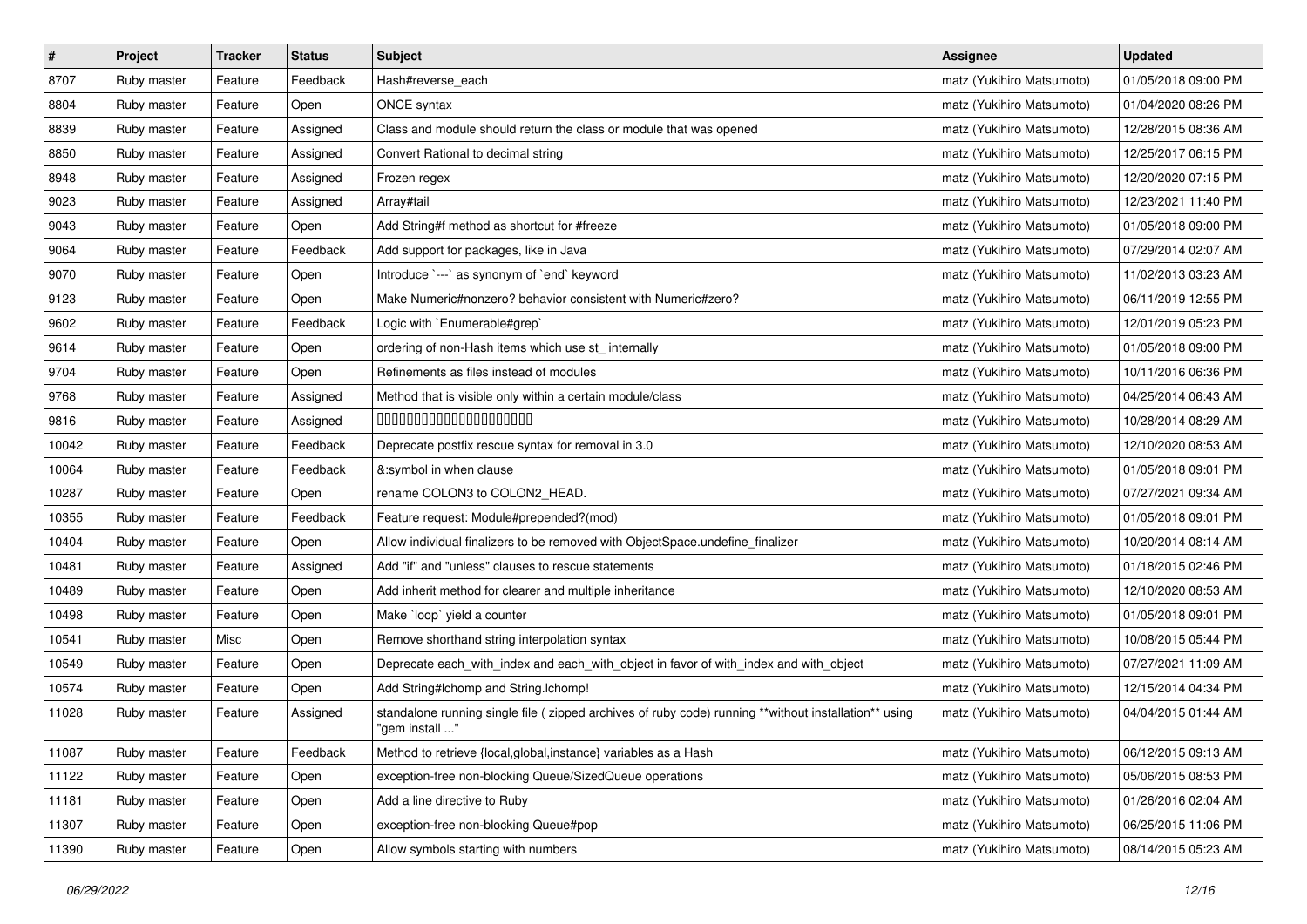| $\sharp$ | Project     | <b>Tracker</b> | <b>Status</b> | <b>Subject</b>                                                                                       | <b>Assignee</b>           | <b>Updated</b>      |
|----------|-------------|----------------|---------------|------------------------------------------------------------------------------------------------------|---------------------------|---------------------|
| 11484    | Ruby master | Feature        | Feedback      | add output offset for readpartial/read_nonblock/etc                                                  | matz (Yukihiro Matsumoto) | 09/25/2017 07:28 AM |
| 11517    | Ruby master | Feature        | Open          | Queue enhancement - conditional pop                                                                  | matz (Yukihiro Matsumoto) | 09/17/2015 09:02 PM |
| 11518    | Ruby master | Feature        | Open          | Queue enhancement - promote! and promote_all!                                                        | matz (Yukihiro Matsumoto) | 09/17/2015 08:40 PM |
| 11627    | Ruby master | Feature        | Open          | make `nonzero` an alias of `nonzero?`                                                                | matz (Yukihiro Matsumoto) | 12/23/2021 11:43 PM |
| 11704    | Ruby master | Bug            | Assigned      | Refinements only get "used" once in loop                                                             | matz (Yukihiro Matsumoto) | 04/14/2016 02:45 AM |
| 11735    | Ruby master | Feature        | Open          | Porting String#squish and String#squish! from Ruby on Rails' Active Support                          | matz (Yukihiro Matsumoto) | 06/24/2016 08:02 AM |
| 11779    | Ruby master | <b>Bug</b>     | Feedback      | Module#using does not make sense as a method                                                         | matz (Yukihiro Matsumoto) | 06/17/2021 09:58 AM |
| 11816    | Ruby master | Feature        | Assigned      | Partial safe navigation operator                                                                     | matz (Yukihiro Matsumoto) | 04/14/2020 08:02 AM |
| 11882    | Ruby master | Feature        | Open          | Map or NamedMap                                                                                      | matz (Yukihiro Matsumoto) | 01/17/2021 01:31 PM |
| 12019    | Ruby master | Feature        | Open          | Better low-level support for writing concurrent libraries                                            | matz (Yukihiro Matsumoto) | 12/23/2021 11:43 PM |
| 12075    | Ruby master | Feature        | Feedback      | some container#nonempty?                                                                             | matz (Yukihiro Matsumoto) | 10/07/2021 03:11 AM |
| 12244    | Ruby master | Feature        | Open          | Add a way to `integer - integer % num`                                                               | matz (Yukihiro Matsumoto) | 05/17/2016 06:05 AM |
| 12306    | Ruby master | Feature        | Open          | Implement String #blank? #present? and improve #strip and family to handle unicode                   | matz (Yukihiro Matsumoto) | 07/22/2018 10:55 PM |
| 12543    | Ruby master | Feature        | Assigned      | explicit tail call syntax: foo() then return                                                         | matz (Yukihiro Matsumoto) | 04/18/2021 03:02 PM |
| 12745    | Ruby master | Feature        | Feedback      | String#(g)sub(!) should pass a MatchData to the block, not a String                                  | matz (Yukihiro Matsumoto) | 11/03/2021 11:46 PM |
| 12813    | Ruby master | Feature        | Assigned      | Calling chunk_while, slice_after, slice_before, slice_when with no block                             | matz (Yukihiro Matsumoto) | 12/06/2016 12:58 PM |
| 12861    | Ruby master | Feature        | Feedback      | super in a block can be either lexically or dynamically scoped depending on how the block is invoked | matz (Yukihiro Matsumoto) | 12/21/2016 05:20 PM |
| 13129    | Ruby master | Feature        | Assigned      | Refinements cannot refine method_missing and respond_to_missing?                                     | matz (Yukihiro Matsumoto) | 07/03/2021 10:45 PM |
| 13303    | Ruby master | Feature        | Feedback      | String#any? as !String#empty?                                                                        | matz (Yukihiro Matsumoto) | 02/23/2021 05:14 PM |
| 14128    | Ruby master | Feature        | Open          | Introduce Hash#delete default value                                                                  | matz (Yukihiro Matsumoto) | 11/25/2017 04:41 PM |
| 14397    | Ruby master | Feature        | Assigned      | public, protected and private should return their arguments instead of self                          | matz (Yukihiro Matsumoto) | 12/10/2018 07:08 AM |
| 14546    | Ruby master | Feature        | Open          | Hash#delete!                                                                                         | matz (Yukihiro Matsumoto) | 05/30/2018 08:24 PM |
| 14609    | Ruby master | Feature        | Open          | Let `Kernel#p` without an argument print the receiver                                                | matz (Yukihiro Matsumoto) | 02/08/2020 08:43 PM |
| 14724    | Ruby master | Feature        | Open          | chains of inequalities                                                                               | matz (Yukihiro Matsumoto) | 05/19/2018 01:06 AM |
| 14760    | Ruby master | Misc           | Open          | cross-thread IO#close semantics                                                                      | matz (Yukihiro Matsumoto) | 05/17/2018 08:21 AM |
| 14927    | Ruby master | Feature        | Open          | Loading multiple files at once                                                                       | matz (Yukihiro Matsumoto) | 09/18/2018 12:38 AM |
| 14982    | Ruby master | Feature        | Open          | Improve namespace system in ruby to avoiding top-level names chaos                                   | matz (Yukihiro Matsumoto) | 12/31/2021 05:39 PM |
| 15112    | Ruby master | Feature        | Open          | Introducing the short form of `STDERR.puts expr.inspect`.                                            | matz (Yukihiro Matsumoto) | 10/12/2018 02:02 AM |
| 15123    | Ruby master | Feature        | Feedback      | Enumerable#compact proposal                                                                          | matz (Yukihiro Matsumoto) | 10/30/2019 07:30 PM |
| 15192    | Ruby master | Feature        | Open          | Introduce a new "shortcut assigning" syntax to convenient setup instance variables                   | matz (Yukihiro Matsumoto) | 12/14/2021 06:42 PM |
| 15277    | Ruby master | Feature        | Open          | at exec                                                                                              | matz (Yukihiro Matsumoto) | 05/25/2020 01:09 AM |
| 15330    | Ruby master | Feature        | Open          | autoload_relative                                                                                    | matz (Yukihiro Matsumoto) | 06/19/2022 11:25 PM |
| 15445    | Ruby master | Feature        | Open          | Reject '.123' in Float() method                                                                      | matz (Yukihiro Matsumoto) | 01/10/2019 07:59 AM |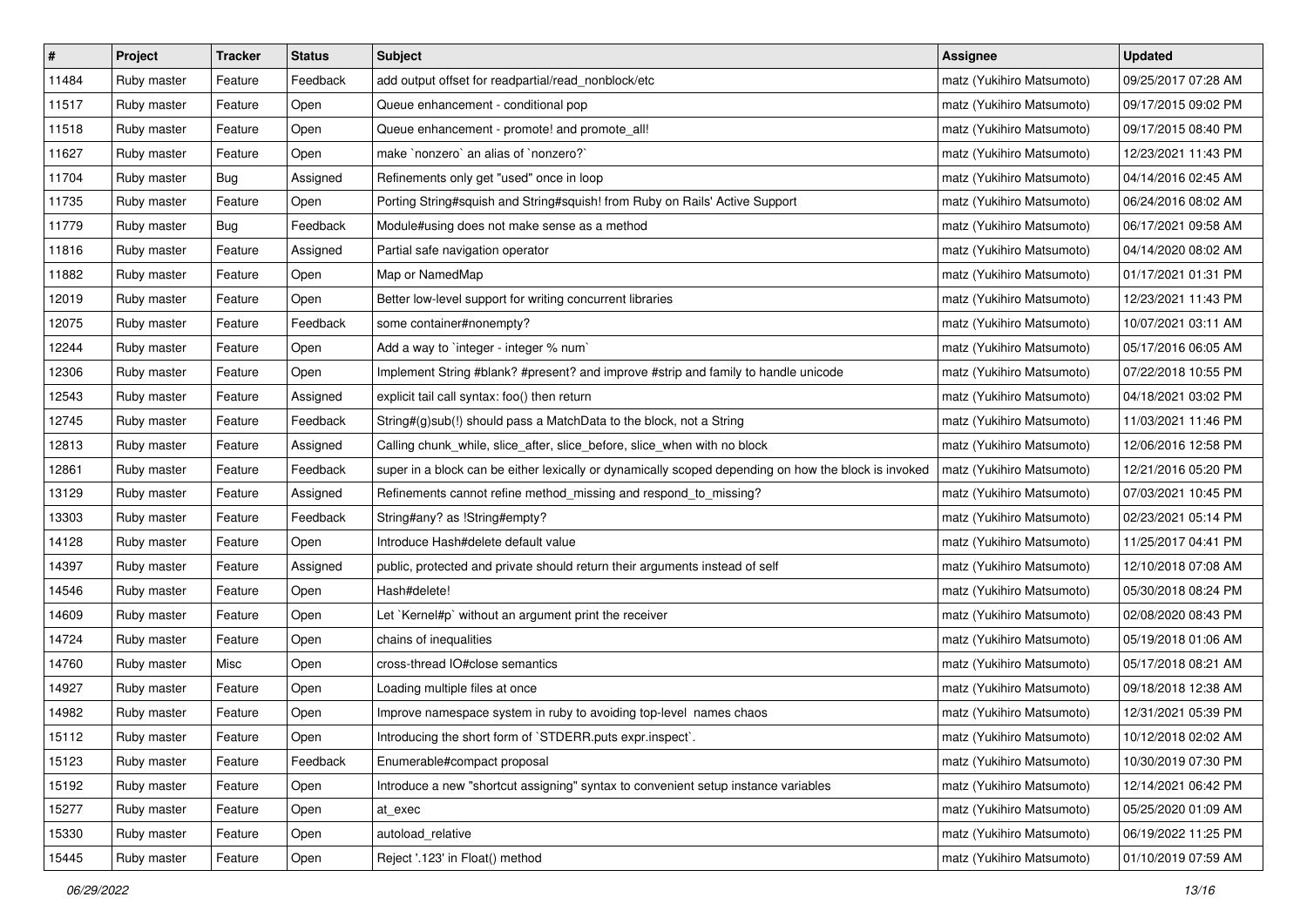| $\sharp$ | Project     | <b>Tracker</b> | <b>Status</b> | Subject                                                                                    | <b>Assignee</b>                         | <b>Updated</b>      |
|----------|-------------|----------------|---------------|--------------------------------------------------------------------------------------------|-----------------------------------------|---------------------|
| 15723    | Ruby master | Misc           | Feedback      | Reconsider numbered parameters                                                             | matz (Yukihiro Matsumoto)               | 10/03/2019 07:16 PM |
| 15764    | Ruby master | <b>Bug</b>     | Open          | Whitespace and control characters should not be permitted in tokens                        | matz (Yukihiro Matsumoto)               | 04/22/2019 07:48 AM |
| 15837    | Ruby master | Feature        | Open          | Module#name components                                                                     | matz (Yukihiro Matsumoto)               | 05/08/2019 10:29 AM |
| 15991    | Ruby master | Feature        | Open          | Allow questionmarks in variable names                                                      | matz (Yukihiro Matsumoto)               | 07/30/2019 03:57 AM |
| 16461    | Ruby master | Feature        | Assigned      | Proc#using                                                                                 | matz (Yukihiro Matsumoto)               | 12/10/2020 09:10 AM |
| 16495    | Ruby master | Feature        | Open          | Inconsistent quotes in error messages                                                      | matz (Yukihiro Matsumoto)               | 06/15/2022 04:21 PM |
| 16630    | Ruby master | Misc           | Assigned      | Deprecate pub/ruby/*snapshot* and use pub/ruby/snapshot/* instead                          | matz (Yukihiro Matsumoto)               | 02/27/2020 09:52 AM |
| 16894    | Ruby master | Feature        | Open          | Integer division for Ruby 3                                                                | matz (Yukihiro Matsumoto)               | 05/18/2020 03:41 PM |
| 16986    | Ruby master | Feature        | Open          | Anonymous Struct literal                                                                   | matz (Yukihiro Matsumoto)               | 01/15/2022 04:57 PM |
| 16992    | Ruby master | Feature        | Open          | Sets: officially ordered                                                                   | matz (Yukihiro Matsumoto)               | 09/03/2020 02:08 PM |
| 17184    | Ruby master | Feature        | Open          | No stdlib function to perform simple string replacement                                    | matz (Yukihiro Matsumoto)               | 02/23/2021 09:27 PM |
| 17265    | Ruby master | Feature        | Feedback      | Add `Bool` module                                                                          | matz (Yukihiro Matsumoto)               | 10/26/2020 09:44 AM |
| 17279    | Ruby master | Feature        | Open          | Allow a negative step in Range#step with a block                                           | matz (Yukihiro Matsumoto)               | 10/22/2020 02:23 AM |
| 17288    | Ruby master | Feature        | Open          | Optimize _send_ call with a literal method name                                            | matz (Yukihiro Matsumoto)               | 10/30/2020 12:17 AM |
| 17291    | Ruby master | Feature        | Assigned      | Optimize send call                                                                         | matz (Yukihiro Matsumoto)               | 01/12/2021 05:47 AM |
| 17785    | Ruby master | Feature        | Open          | Allow named parameters to be keywords                                                      | matz (Yukihiro Matsumoto)               | 12/17/2021 06:10 PM |
| 17830    | Ruby master | Feature        | Open          | Add Integer#previous and Integer#prev                                                      | matz (Yukihiro Matsumoto)               | 04/27/2021 11:35 PM |
| 17849    | Ruby master | Feature        | Open          | Fix Timeout.timeout so that it can be used in threaded Web servers                         | matz (Yukihiro Matsumoto)               | 04/10/2022 06:26 AM |
| 18159    | Ruby master | Feature        | Open          | Integrate functionality of dead_end gem into Ruby                                          | matz (Yukihiro Matsumoto)               | 06/17/2022 02:06 PM |
| 18439    | Ruby master | Feature        | Open          | Support YJIT for VC++                                                                      | maximecb (Maxime<br>Chevalier-Boisvert) | 01/10/2022 11:29 PM |
| 3647     | Ruby master | Feature        | Feedback      | Array#sample(n, replace=false)                                                             | mrkn (Kenta Murata)                     | 03/11/2020 02:09 AM |
| 5133     | Ruby master | Feature        | Assigned      | Array#unzip as an alias of Array#transpose                                                 | mrkn (Kenta Murata)                     | 12/25/2017 06:15 PM |
| 5179     | Ruby master | <b>Bug</b>     | Assigned      | Complex#rationalize and to_r with approximate zeros                                        | mrkn (Kenta Murata)                     | 01/17/2020 03:00 AM |
| 5310     | Ruby master | Feature        | Assigned      | Integral objects                                                                           | mrkn (Kenta Murata)                     | 12/25/2017 06:15 PM |
| 5522     | Ruby master | Feature        | Feedback      | Numeric#finite? <sup>[]</sup> Numeric#infinite? <sup>[]</sup> Numeric#nan? <sup>[10]</sup> | mrkn (Kenta Murata)                     | 12/10/2020 08:54 AM |
| 6857     | Ruby master | Feature        | Assigned      | bigdecimal/math BigMath.E/BigMath.exp R. P. Feynman inspired optimization                  | mrkn (Kenta Murata)                     | 12/25/2017 06:15 PM |
| 6973     | Ruby master | Feature        | Assigned      | Add an #integral? method to Numeric to test for whole-number values                        | mrkn (Kenta Murata)                     | 12/25/2017 06:15 PM |
| 7321     | Ruby master | Feature        | Assigned      | Newton.#nsolve 00 2 0000000000                                                             | mrkn (Kenta Murata)                     | 12/25/2017 06:15 PM |
| 8295     | Ruby master | Feature        | Assigned      | Float I Rational 0000000000000 BigDecimal 0000000                                          | mrkn (Kenta Murata)                     | 12/25/2017 06:15 PM |
| 10782    | Ruby master | Feature        | Assigned      | Patch: Add constants for BigDecimal for ZERO, ONE, TEN                                     | mrkn (Kenta Murata)                     | 05/21/2015 08:13 AM |
| 14476    | Ruby master | Feature        | Assigned      | Adding same_all? for checking whether all items in an Array are same                       | mrkn (Kenta Murata)                     | 08/28/2020 01:10 PM |
| 16350    | Ruby master | Feature        | Assigned      | ArithmeticSequence#member? can result in infinite loop                                     | mrkn (Kenta Murata)                     | 05/29/2020 10:26 PM |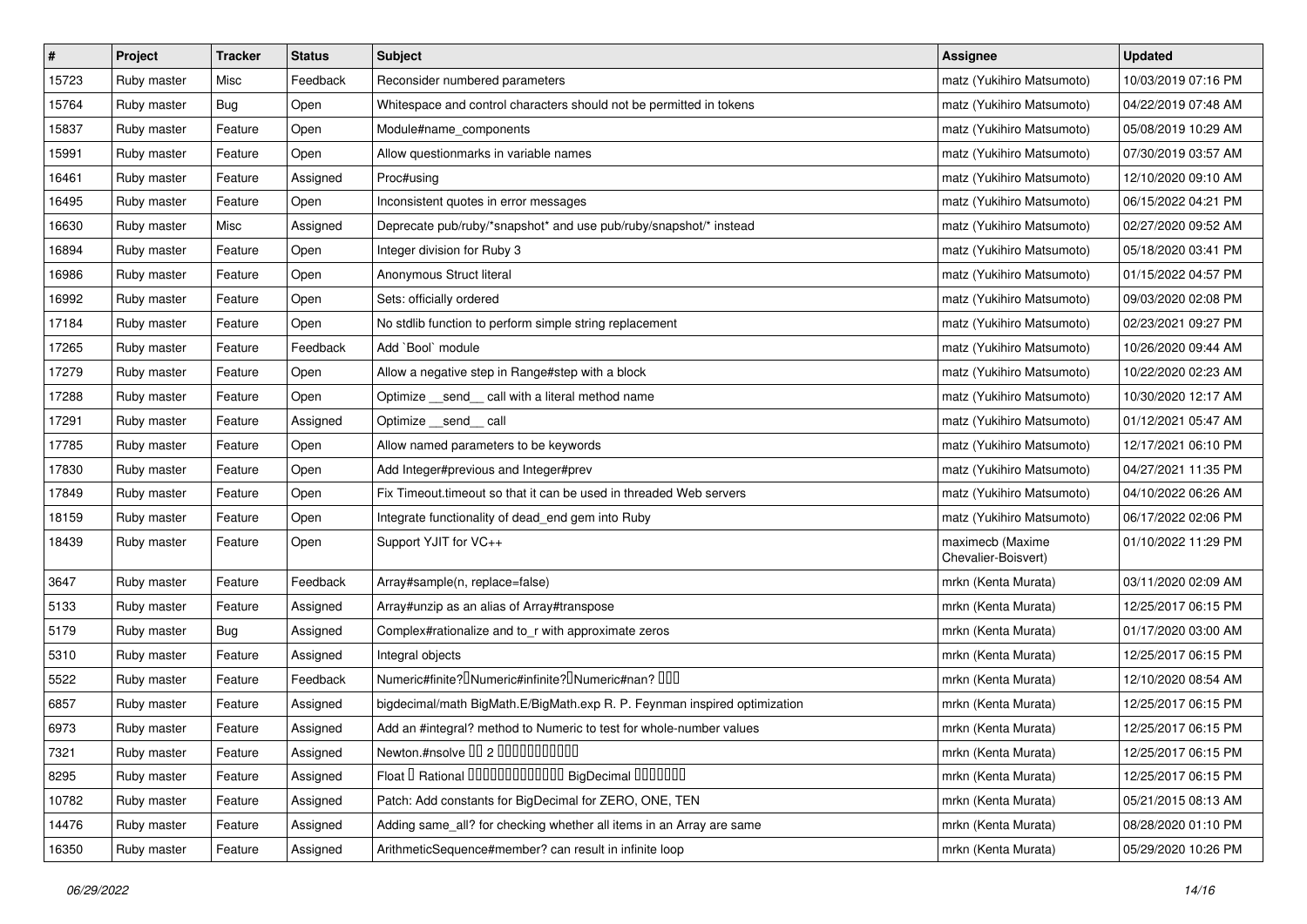| $\pmb{\#}$ | Project     | <b>Tracker</b> | <b>Status</b> | <b>Subject</b>                                                                                               | <b>Assignee</b>         | <b>Updated</b>      |
|------------|-------------|----------------|---------------|--------------------------------------------------------------------------------------------------------------|-------------------------|---------------------|
| 17339      | Ruby master | Feature        | Assigned      | Semantic grouping with BigDecimal#to_s                                                                       | mrkn (Kenta Murata)     | 12/20/2021 12:39 PM |
| 18677      | Ruby master | Bug            | Assigned      | BigDecimal#power (**) returns FloatDomainError when passing an infinite parameter                            | mrkn (Kenta Murata)     | 04/20/2022 02:04 AM |
| 5654       | Ruby master | Feature        | Assigned      | Introduce global lock to avoid concurrent require                                                            | nahi (Hiroshi Nakamura) | 12/25/2017 06:15 PM |
| 3388       | Ruby master | Feature        | Feedback      | regexp support for start_with? and end_with?                                                                 | naruse (Yui NARUSE)     | 12/25/2017 06:02 PM |
| 5461       | Ruby master | Feature        | Assigned      | Add pipelining to Net::HTTP                                                                                  | naruse (Yui NARUSE)     | 12/25/2017 06:15 PM |
| 5764       | Ruby master | Feature        | Assigned      | Net::HTTP should assume HTTP/0.9 on unexpected responses                                                     | naruse (Yui NARUSE)     | 07/15/2019 05:06 PM |
| 6265       | Ruby master | Feature        | Assigned      | Remove 'useless' 'concatenation' syntax                                                                      | naruse (Yui NARUSE)     | 08/10/2016 02:36 AM |
| 7892       | Ruby master | Bug            | Open          | MIME encoding bug of NKF.nkf                                                                                 | naruse (Yui NARUSE)     | 12/25/2017 06:15 PM |
| 9020       | Ruby master | Feature        | Assigned      | Net::HTTPResponse predicate/query methods                                                                    | naruse (Yui NARUSE)     | 12/25/2017 06:15 PM |
| 10628      | Ruby master | Misc           | Open          | Peformance of URI module                                                                                     | naruse (Yui NARUSE)     | 12/26/2014 04:08 PM |
| 11526      | Ruby master | Bug            | Assigned      | Streaming HTTP requests are not idempotent and should not be retried                                         | naruse (Yui NARUSE)     | 07/01/2019 09:16 PM |
| 13221      | Ruby master | Feature        | Assigned      | [PATCH] gems/bundled_gems: add "curses" RubyGem                                                              | naruse (Yui NARUSE)     | 09/25/2017 06:32 PM |
| 15007      | Ruby master | Misc           | Open          | Let all Init xxx and extension APIs frequently called from init code paths be considered cold                | naruse (Yui NARUSE)     | 12/06/2018 11:05 AM |
| 15931      | Ruby master | Feature        | Open          | encoding for CESU-8                                                                                          | naruse (Yui NARUSE)     | 12/20/2019 05:42 AM |
| 15940      | Ruby master | Feature        | Open          | Coerce symbols internal fstrings in UTF8 rather than ASCII to better share memory with string literals       | naruse (Yui NARUSE)     | 07/30/2019 04:17 AM |
| 16559      | Ruby master | Feature        | Open          | Net::HTTP#request injects "Connection: close" header if #started? is false, wasting HTTP server<br>resources | naruse (Yui NARUSE)     | 05/28/2020 07:37 PM |
| 17111      | Ruby master | Feature        | Assigned      | Improve performance of Net::HTTPHeader#set_form by 40%                                                       | naruse (Yui NARUSE)     | 08/10/2020 05:36 AM |
| 17638      | Ruby master | Feature        | Assigned      | Support backtracing with the libbacktrace library                                                            | naruse (Yui NARUSE)     | 03/05/2021 03:40 PM |
| 18371      | Ruby master | Misc           | Assigned      | Release branches (release information in general)                                                            | naruse (Yui NARUSE)     | 03/23/2022 10:32 PM |
| 2324       | Ruby master | Feature        | Assigned      | Dir instance methods for relative path                                                                       | nobu (Nobuyoshi Nakada) | 12/25/2017 05:58 PM |
| 4924       | Ruby master | Feature        | Assigned      | mkmf have_header fails with C++ headers                                                                      | nobu (Nobuyoshi Nakada) | 12/25/2017 06:15 PM |
| 5174       | Ruby master | Feature        | Feedback      | Export ruby_init_prelude()                                                                                   | nobu (Nobuyoshi Nakada) | 12/25/2017 06:15 PM |
| 5317       | Ruby master | <b>Bug</b>     | Assigned      |                                                                                                              | nobu (Nobuyoshi Nakada) | 01/05/2018 09:00 PM |
| 6012       | Ruby master | Feature        | Assigned      | Proc#source_location also return the column                                                                  | nobu (Nobuyoshi Nakada) | 02/12/2019 07:49 AM |
| 6360       | Ruby master | Bug            | Assigned      | Debug information build even without requesting it                                                           | nobu (Nobuyoshi Nakada) | 01/05/2018 09:00 PM |
| 6769       | Ruby master | Feature        | Assigned      | rbinstall.rb: install both src and batch files separetely                                                    | nobu (Nobuyoshi Nakada) | 10/30/2015 12:38 PM |
| 7394       | Ruby master | Feature        | Assigned      | Enumerable#find ifnone parameter could be non-callable                                                       | nobu (Nobuyoshi Nakada) | 02/10/2021 09:32 AM |
| 7532       | Ruby master | Feature        | Assigned      | Hardcoded compiler location                                                                                  | nobu (Nobuyoshi Nakada) | 12/25/2017 06:15 PM |
| 7652       | Ruby master | Feature        | Feedback      | Add FreeMiNT support to Ruby                                                                                 | nobu (Nobuyoshi Nakada) | 12/25/2017 06:15 PM |
| 7745       | Ruby master | Feature        | Open          | lib/observer.rb: Observers are compared by identity                                                          | nobu (Nobuyoshi Nakada) | 12/25/2017 06:15 PM |
| 7840       | Ruby master | <b>Bug</b>     | Open          | Wedclaration-after-statement is valid for C/ObjC but not for C++                                             | nobu (Nobuyoshi Nakada) | 06/02/2020 04:41 PM |
| 7964       | Ruby master | <b>Bug</b>     | Assigned      | Writing an ASCII-8BIT String to a StringIO created from a UTF-8 String                                       | nobu (Nobuyoshi Nakada) | 01/05/2018 09:00 PM |